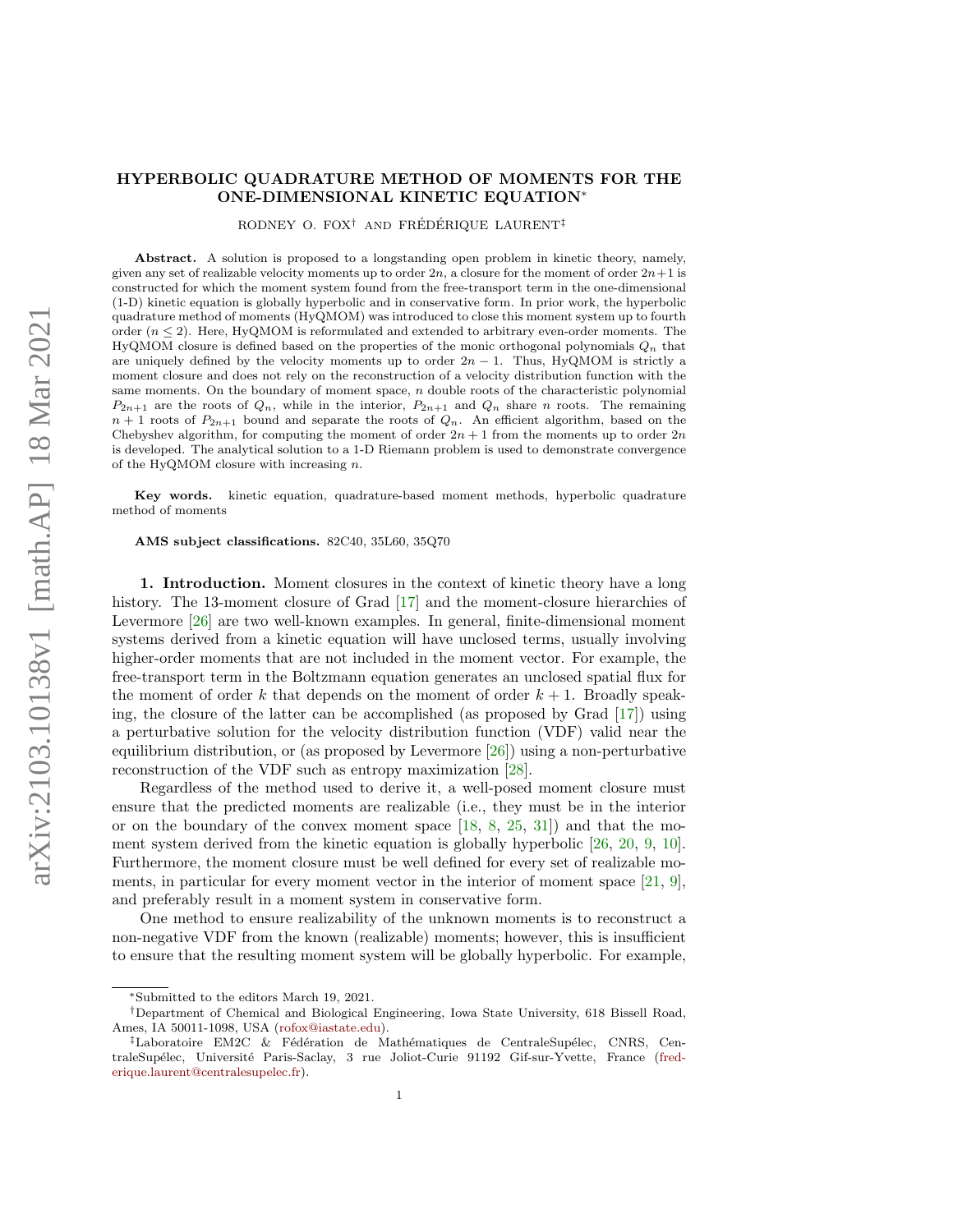a one-dimensional (1-D) kinetic equation can be modeled by a moment system up to an even-order  $(2n)$  moment, whose flux depends of the unknown moment of order  $2n+1$ . Since odd-order moments need only be finite to be realizable, any value can be chosen to close the flux (e.g., set the  $2n+1$  central moment equal to zero). Moreover, it is always possible to reconstruct a non-negative VDF based on this choice (e.g., a weighted sum of Dirac delta functions [\[37,](#page-28-1) [14,](#page-27-10) [5\]](#page-27-11)), but it is unlikely that such an arbitrary choice will result in a globally hyperbolic moment system [\[20\]](#page-27-6).

Indeed, there is no need to require that a moment closure corresponds to a particular form of the VDF (except on the boundary of moment space where the VDF is unique [\[31\]](#page-28-0)). In other words, the ability to reconstruct the VDF from its moments is not a necessary condition for global hyperbolicity. Conversely, poor choices for the moment closure can generate unrealizable moments during the time advancement of the moment system, even if the moment system is hyperbolic and in conservative form [\[36\]](#page-28-2). Thus, care must be taken to guarantee that moments on the boundary of moment space do not leave it due to the closure for the flux.

For classical applications of the Boltzmann equation [\[34\]](#page-28-3), it is often acceptable to employ a moment closure that is realizable and conditionally hyperbolic in a subset of moment space [\[32\]](#page-28-4) (e.g., near the moments of the equilibrium VDF). A recent example of such a closure applied to rarefied gas dynamics can be found in [\[24\]](#page-27-12). For the same application, other authors have 'regularized' or 'modified' the moment system by adding non-conservative terms (see, for example,  $[1, 2, 23, 9, 11]$  $[1, 2, 23, 9, 11]$  $[1, 2, 23, 9, 11]$  $[1, 2, 23, 9, 11]$  $[1, 2, 23, 9, 11]$  $[1, 2, 23, 9, 11]$  $[1, 2, 23, 9, 11]$  $[1, 2, 23, 9, 11]$  $[1, 2, 23, 9, 11]$ ) to achieve global hyperbolicity. In doing so, the direct connection between the closure and the reconstructed VDF is lost.

As an example, for moment vectors on the boundary of moment space where the VDF is unique [\[31\]](#page-28-0), it remains to be shown whether or not the eigenvalues of the modified moment system found using the procedure in [\[23\]](#page-27-15) correspond to the exact values found in  $[4, 20]$  $[4, 20]$  $[4, 20]$ . The latter are equal to the roots of the *n*th-order orthogonal polynomial  $Q_n$ , which can be found from the moments using the Chebyshev algorithm [\[37,](#page-28-1) [14,](#page-27-10) [5\]](#page-27-11). In the context of dilute sprays and particulate flows without collisions [\[7,](#page-27-18) [12,](#page-27-19) [6,](#page-27-20) [22,](#page-27-21) [27,](#page-27-22) [3,](#page-27-23) [13,](#page-27-24) [11,](#page-27-16) [20\]](#page-27-6), moment systems very close to or on the boundary of moment space are regularly encountered. Thus, a robust moment closure must be able to describe accurately the evolution of moment sets near the boundary.

Hereinafter, we consider the velocity moments for a 1-D kinetic equation with only the free-transport term, which suffices for testing whether the proposed moment closure is globally hyperbolic. Further, the moment system consists of the  $2n + 1$ moments up to order  $2n$ , so that the spatial flux requires a closure for the moment of order  $2n + 1$ . In prior work [\[13\]](#page-27-24), the hyperbolic quadrature method of moments (HyQMOM) was developed for  $n \leq 2$ , and shown to yield a realizable and globally hyperbolic moment system in conservative form. In that work, the motivation for closing the spatial flux was to fix the middle root of the polynomial  $Q_3$  at the mean velocity  $\bar{u}$ , which leads to a unique choice for the fifth-order velocity moment and corresponds to a VDF as a weighted sum of Dirac delta functions with one abscissa at  $\bar{u}$ . With this choice, it is possible to compute the five eigenvalues of the moment system analytically and prove global hyperbolicity, as well as realizability.

In the present work, we extend HyQMOM to  $2 \leq n$  by choosing a closure for the  $(2n + 1)$ -order moment in conservative form that results in global hyperbolicity. In the process, we again make use of the polynomials  $Q_n$  (that are determined from the 2n moments up to order  $2n-1$ ) to define a monic polynomial  $R_{n+1}$  of order  $n+1$ whose roots separate and bound those of  $Q_n$ . The Chebyshev algorithm [\[37,](#page-28-1) [14,](#page-27-10) [5\]](#page-27-11) is used to find  $Q_n$  from a set of realizable moments. We then demonstrate that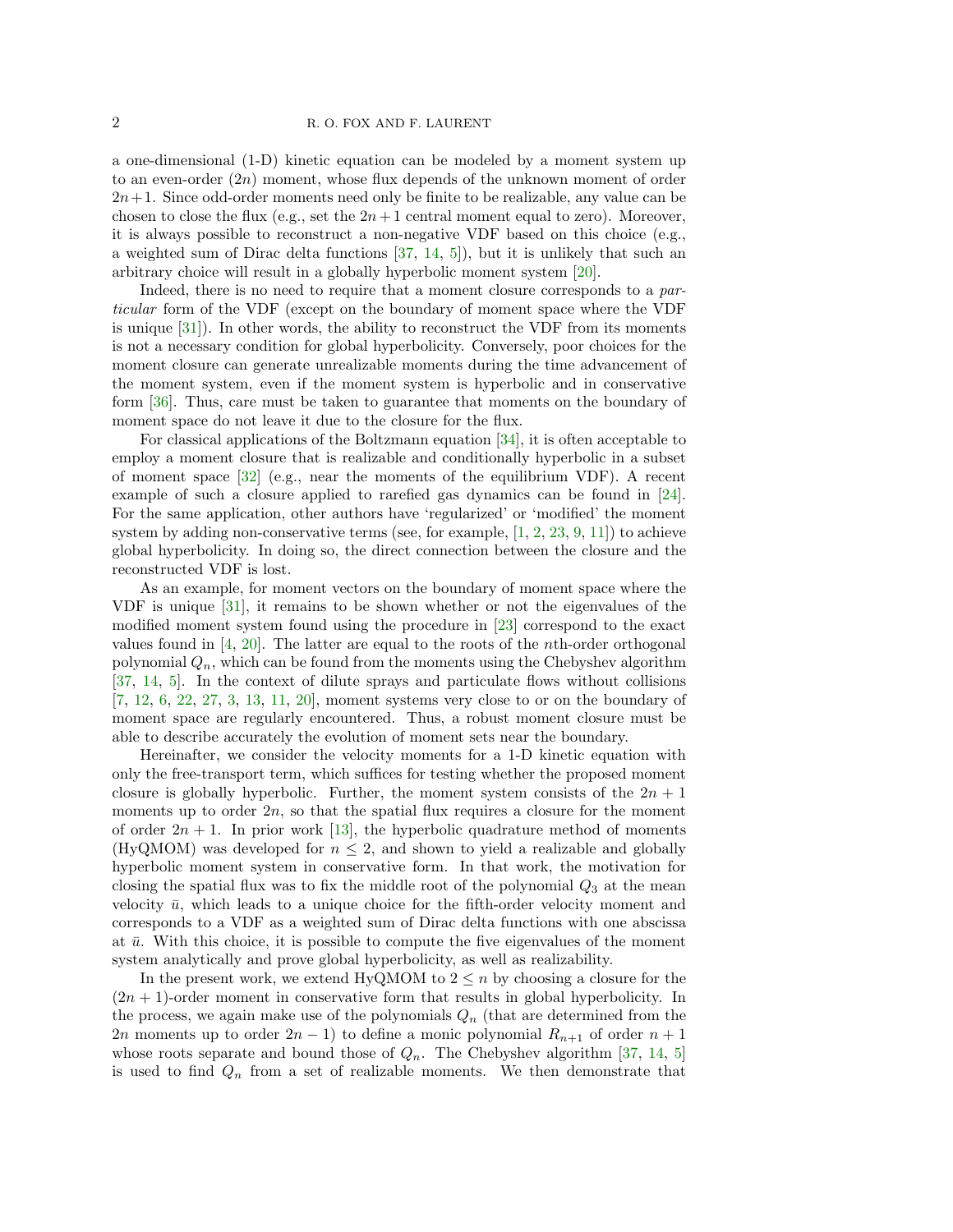$R_{n+1}$  is defined such that the characteristic polynomial of the 1-D moment system is  $P_{2n+1} = Q_n R_{n+1}$ . For  $n = 2$ , this procedure results in the middle root of  $Q_3$ not being equal to  $\bar{u}$ , and leads to different locations for the eigenvalues for moment vectors in the interior of moment space than in [\[13\]](#page-27-24). Nonetheless, the basic idea for closing the  $(2n+1)$ -order moment using the properties of  $Q_n$  remains unchanged, and thus we will continue to refer to the proposed extension as HyQMOM.

In the context of moment closures for the kinetic equation, HyQMOM is a *pure* moment closure in the sense that it does not rely on the reconstruction of a VDF to define the closure. In theory, an explicit formulae can be written for the HyQ-MOM closure that depends on the recurrence formula for the orthogonal polynomials  $Q_n$ . However, for large n, this expression is quite complex and must be computed numerically. For this purpose, in [section 4,](#page-9-0) we develop an efficient algorithm for computing the HyQMOM closure based on the Chebyshev algorithm. Before describing the proposed closure, in [section 2](#page-2-0) we provide background information on the VDF and its moments. In [section 3,](#page-4-0) we introduce the 1-D kinetic equation and prove a theorem that relates the characteristic polynomial of the moment system  $P_{2n+1}$  to the functional form of the moment closure for the standardized moment  $S_{2n+1}$ . Then, in [section 4,](#page-9-0) we define the HyQMOM closure for arbitrary  $n$  by making use of the polynomials  $Q_n$  and their recurrence coefficients  $a_n$  and  $b_n$ .

The remainder of the paper is then devoted to exploring the properties of the proposed closure. In [section 5,](#page-14-0) examples of the HyQMOM closure for  $n \leq 5$  are provided to illustrate the behavior of the roots of the characteristic polynomial for selected moment sets. Then, in [section 6,](#page-16-0) a Riemann problem with free transport is solved numerically using the HyQMOM closure and compared to the analytical solution for the moments. For increasing  $n$ , we demonstrate numerically that the HyQMOM closure converges uniformly towards the analytical solution. Finally, in [section 7,](#page-19-0) conclusions are drawn and possible future extensions of the HyQMOM closure to multidimensional and bounded domains are briefly discussed.

<span id="page-2-0"></span>2. Velocity distribution function and its moments. Consider the 1-D VDF  $f(t, x, u)$  defined for  $(t, x, u) \in \mathbb{R}^+ \times \mathbb{R} \times \mathbb{R}$ . The VDF is non-negative and its moments with respect to the velocity  $u$  are finite. For a symmetric VDF about the mean velocity  $\bar{u}, f(t, x, u - \bar{u}) = f(t, x, \bar{u} - u).$ 

**2.1. Moments.** The moments of  $f$  are defined by

(2.1) 
$$
M_k(t,x) := \int_{\mathbb{R}} f(t,x,u)u^k du \text{ for } k \in \{0,1,\ldots,2n+1\}
$$

and  $n \in \mathbb{N}$ . Let us also denote the moment vector by  $\mathbf{M}_{2n} := (M_0, M_1, \ldots, M_{2n})^t$ . The moment  $M_{2n+1}$  is not included in the moment vector, but we wish to specify it as depending on  $M_{2n}$  subject to some constraints. This is the principal challenge faced in moment closures for the kinetic equation.

**2.2. Central moments.** For  $M_0 > 0$ , the central moments are defined by

(2.2) 
$$
C_k(t,x) := \frac{1}{M_0} \int_{\mathbb{R}} f(t,x,u)(u-\bar{u})^k du \text{ for } k \in \{0,1,\ldots,2n+1\}
$$

where  $\bar{u}(t, x) = M_1/M_0$  is the mean velocity. By definition,  $C_0 = 1$  and  $C_1 =$ 0. The next central moment  $C_2 \geq 0$  is the velocity variance. Let us remark that the vector  $\mathbf{C}_k := (C_0, \ldots, C_k)^t = (1, 0, C_2, \ldots, C_k)^t$  is the  $k^{th}$ -order moment vector corresponding to  $v \mapsto \frac{1}{M}$  $\frac{1}{M_0}f(\bar{u}+v).$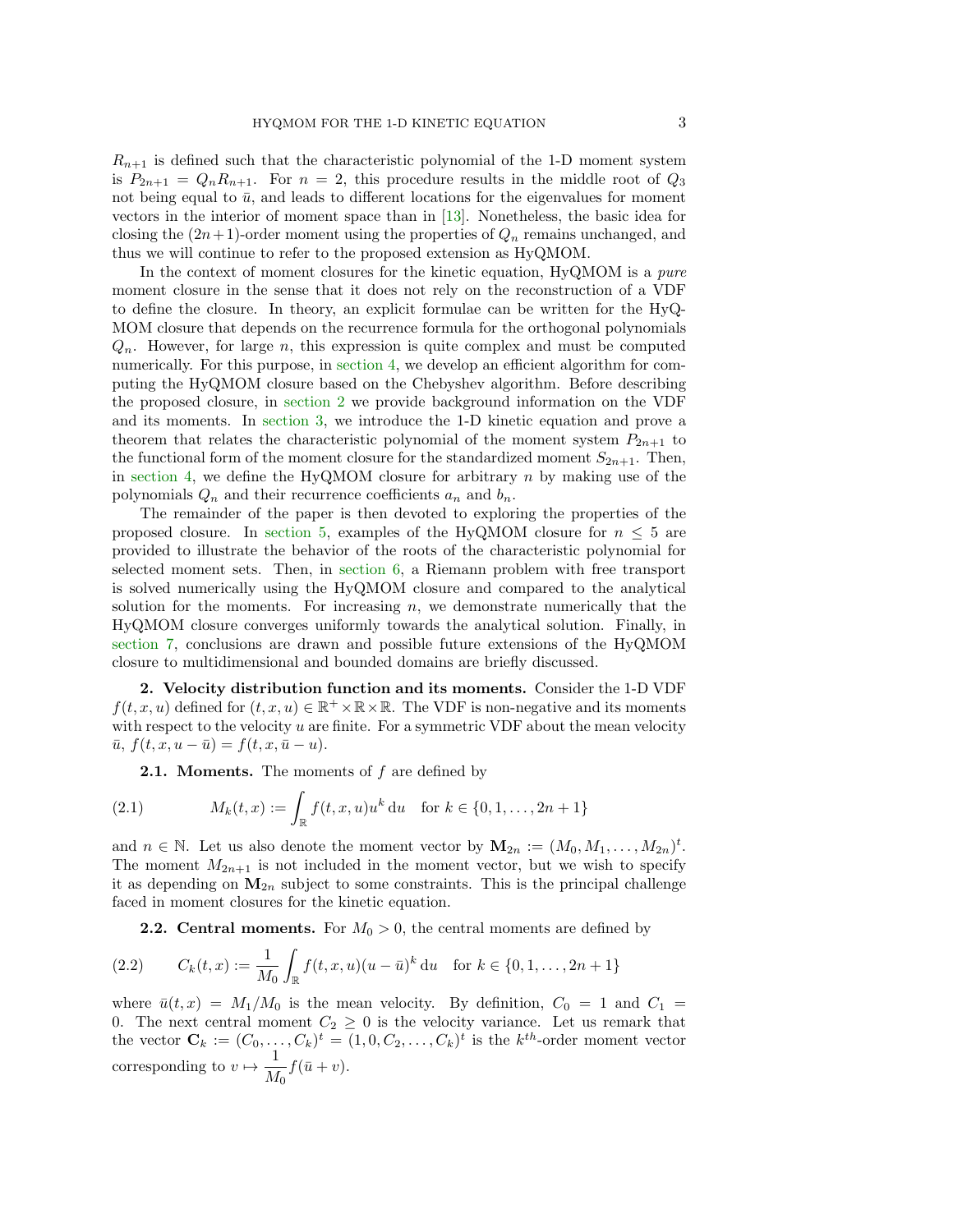For any  $k \geq 2$ , the central moment  $C_k$  depends uniquely on the moment set  $\mathbf{M}_k := (M_0, M_1, \dots, M_k)$  through the relation

<span id="page-3-1"></span>(2.3) 
$$
C_k = \sum_{i=0}^k {k \choose i} \left(-\frac{M_1}{M_0}\right)^{k-i} \frac{M_i}{M_0}
$$

And inversely, for  $k \geq 2$ ,  $M_k$  depends uniquely on the central moment vector  $\widetilde{\mathbf{C}}_k =$  $(M_0, \bar{u}, C_2, \ldots, C_k)^t$  through the relation

.

<span id="page-3-4"></span>(2.4) 
$$
M_k = M_0 \left[ \sum_{i=2}^k {k \choose i} \bar{u}^{k-i} C_i + \bar{u}^k \right].
$$

In particular, the unclosed moment  $M_{2n+1}$  can be written in terms of the components of  $\mathbf{C}_{2n}$  as

<span id="page-3-3"></span>(2.5) 
$$
M_{2n+1} = M_0 \left[ \sum_{i=2}^{2n} {2n+1 \choose i} \bar{u}^{2n+1-i} C_i + \bar{u}^{2n+1} + C_{2n+1} \right]
$$

where  $C_{2n+1}$  must be specified as an algebraic function of  $\tilde{C}_{2n}$ . Thus, in the context of moment closures, specifying  $C_{2n+1}$  is equivalent to specifying  $M_{2n+1}$ .

<span id="page-3-0"></span>**2.3. Standardized moments.** For  $C_2 > 0$ , the standardized moments are defined by

<span id="page-3-2"></span>(2.6) 
$$
S_k := \frac{C_k}{C_2^{k/2}} \quad \text{for } k \in \{0, 1, \dots, 2n+1\}.
$$

By definition,  $(S_0, S_1, S_2) = (1, 0, 1)$  and  $\mathbf{S}_k := (S_0, \ldots, S_k)^t = (1, 0, 1, S_3, \ldots, S_k)^t$ is the  $k^{th}$ -order moment vector corresponding to  $v \mapsto \frac{\sqrt{C_2}}{M}$  $\frac{\sqrt{C_2}}{M_0} f(\bar{u} + \sqrt{C_2}v)$ . When  $C_2 = 0$ , all higher-order central moments are null. Unless stated otherwise, hereinafter we assume that  $0 < C_2$  and define the standardized moment vector  $S_k$  $(M_0, \bar{u}, C_2, S_3, \ldots, S_k)^t$ , which has a one-to-one relation with  $M_k$  in the interior of moment space. In the context of moment closures, we must specify  $S_{2n+1}$  for  $2 \leq n$ as an algebraic function of  $\tilde{\mathbf{S}}_{2n}$  subject to constraints.

2.4. Realizability. In this work, we will not attempt to reconstruct the VDF from its moments. Instead, we approximate the moment of order  $2n + 1$  given lowerorder moments, i.e., we seek a particular solution to the truncated Hamburger moment problem [\[18\]](#page-27-3). Nonetheless, given the data  $(M_0, \bar{u}, C_2, S_3, \ldots, S_{2n}, S_{2n+1})$  with  $M_0 > 0$ ,  $C_2 > 0$ , a reconstructed VDF consisting of a sum of weighted Dirac delta functions can be found when the moment set is realizable. The latter is verified using the Hankel determinants [\[31\]](#page-28-0):

(2.7) 
$$
H_{2k} = \begin{vmatrix} 1 & 0 & 1 & S_3 & \cdots & S_k \\ 0 & 1 & S_3 & S_4 & & \\ 1 & S_3 & S_4 & S_5 & & \\ S_3 & S_4 & S_5 & S_6 & & \\ \vdots & & & & \ddots & \\ S_k & & & & & S_{2k} \end{vmatrix}, \quad k \in \{2, \ldots, n\}.
$$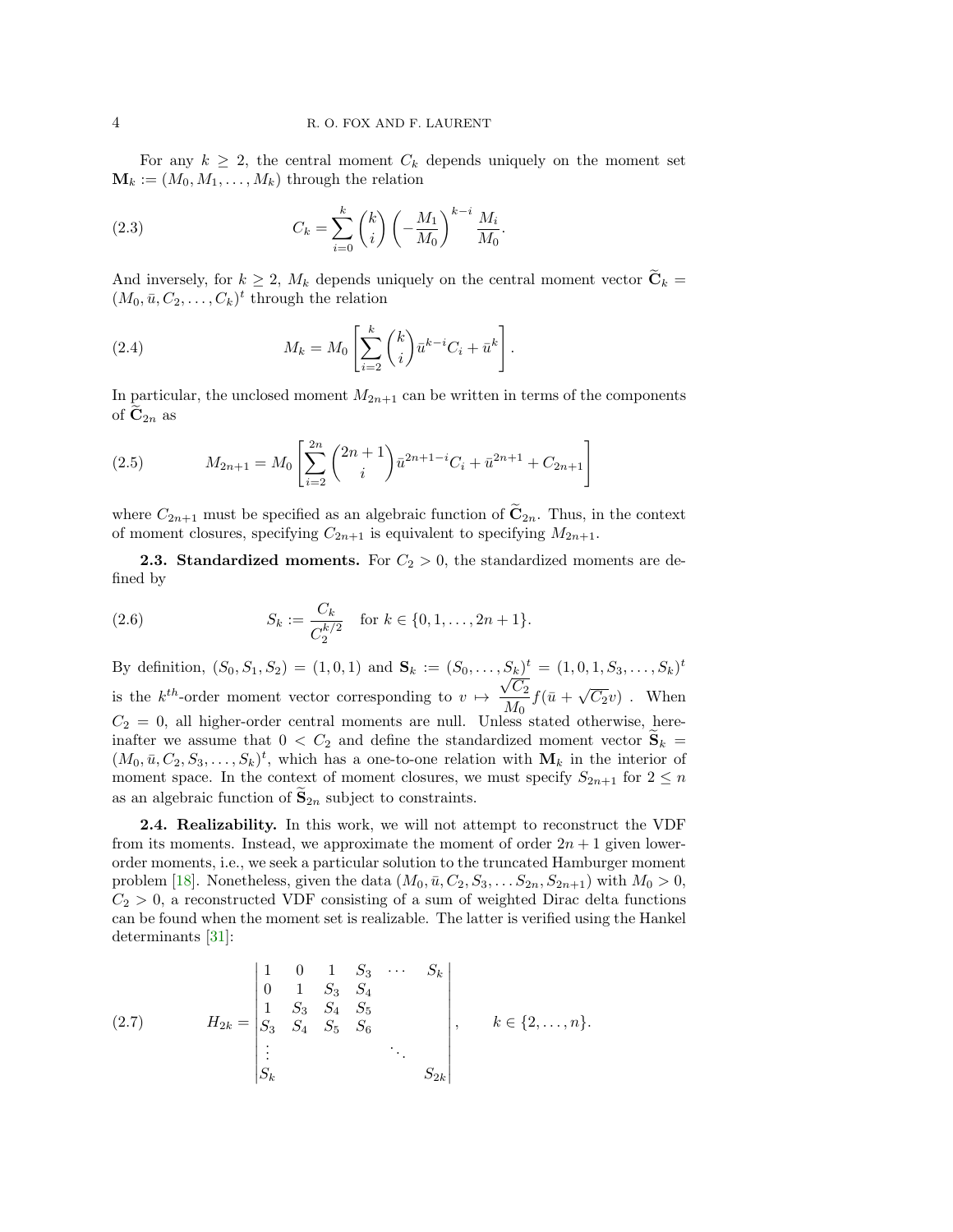If  $H_{2k} > 0$  for  $k \in \{2, ..., n\}$ , then the moment set is realizable and lies in the interior of moment space. It is then said to be strictly realizable. If  $H_{2k} < 0$ for any  $k \in \{2, \ldots, n\}$  then the moment set is unrealizable. Otherwise, the moment set is realizable if and only if there exists  $k \in \{2, \ldots, n\}$  such that  $H_4 >$  $0, \ldots, H_{2k-2} > 0, H_{2k} = \cdots = H_{2n} = 0$  and the vector  $(S_{n+1}, \ldots, S_{2n+1})$  is in the span of  $(S_j, S_{j+1}, \ldots, S_{j+n}), j = 0, \ldots, n$ . In this last case, the moment set then lies on the boundary of moment space and the VDF is exactly a weighted sum of  $k$ Dirac delta functions.

Note that  $0 = H_{2n}$  defines the lower bound for  $S_{2n}$  (i.e., the even-order moments). In contrast, for the Hamburger moment problem, if  $H_{2k} > 0$  for  $k \in \{2, \ldots, n\}$ , the odd-order moment  $S_{2n+1}$  can take on any finite real value. In the context of moment closures, we require that the algebraic function defining  $S_{2n+1}$  be valid for any vector of realizable moments  $M_{2n}$ .

<span id="page-4-2"></span>2.5. Linear functional associated with a moment vector. For a moment vector  $\mathbf{M}_N$ , one can define the linear functional  $\langle \cdot \rangle_{\mathbf{M}_N}$  on the space  $\mathbb{R}[X]_N$  of the real polynomial function of degree smaller than N by

<span id="page-4-4"></span>(2.8) 
$$
\langle X^k \rangle_{\mathbf{M}_N} = M_k, \text{ for } k \in \{0, 1, \dots, N\}.
$$

Let us remark that if  $M_N$  is associated with a VDF f, then

(2.9) 
$$
\forall P \in \mathbb{R}[X]_N \qquad \langle P \rangle_{\mathbf{M}_N} = \int_{\mathbb{R}} P(u) f(u) \mathrm{d}u.
$$

Let us consider the linear functionals  $\langle .\rangle_{\mathbf{S}_N}$  associated with the standardized moments defined in [subsection 2.3.](#page-3-0) It is linked to the one associated with  $M_N$  by

<span id="page-4-3"></span>(2.10) 
$$
\forall P \in \mathbb{R}[X]_N \qquad \langle P(X) \rangle_{\mathbf{M}_N} = M_0 \left\langle P\left(\bar{u} + \sqrt{C_2}X\right)\right\rangle_{\mathbf{S}_N}
$$

In the following, the notation  $\langle . \rangle$  is used for simplicity and corresponds to  $\langle . \rangle_{\mathbf{S}_{2n}}$ . Indeed, it is easier to work with  $S_{2n}$  than directly with  $M_{2n}$ , and it is equivalent as soon as  $M_0 > 0$  and  $C_2 > 0$ . Moreover, as soon as  $\mathbf{M}_{2n}$  (or equivalently  $\mathbf{S}_{2n}$ ) is strictly realizable, the application  $(p, q) \mapsto \langle pq \rangle$  defines a scalar product on  $\mathbb{R}[X]_n$ .

<span id="page-4-0"></span>3. Kinetic equation and its moment system. The 1-D kinetic equation for the VDF including only free transport is

<span id="page-4-1"></span>
$$
(3.1) \t\t \t\t \partial_t f + u \partial_x f = 0,
$$

with initial condition  $f(0, x, u) = f_0(x, u)$ . The exact solution is given by  $f(t, x, u) =$  $f(0, x - ut, u) = f_0(x - ut, u)$ . In this work, we seek to approximate the moments of the VDF found from [\(3.1\)](#page-4-1) by formulating a finite-dimensional moment system.

**3.1. Moment system.** The unclosed governing equations for the moment vector are

$$
\partial_t M_0 + \partial_x M_1 = 0,
$$
  
\n
$$
\partial_t M_1 + \partial_x M_2 = 0,
$$
  
\n
$$
\vdots
$$
  
\n
$$
\partial_t M_N + \partial_x M_{N+1} = 0;
$$

.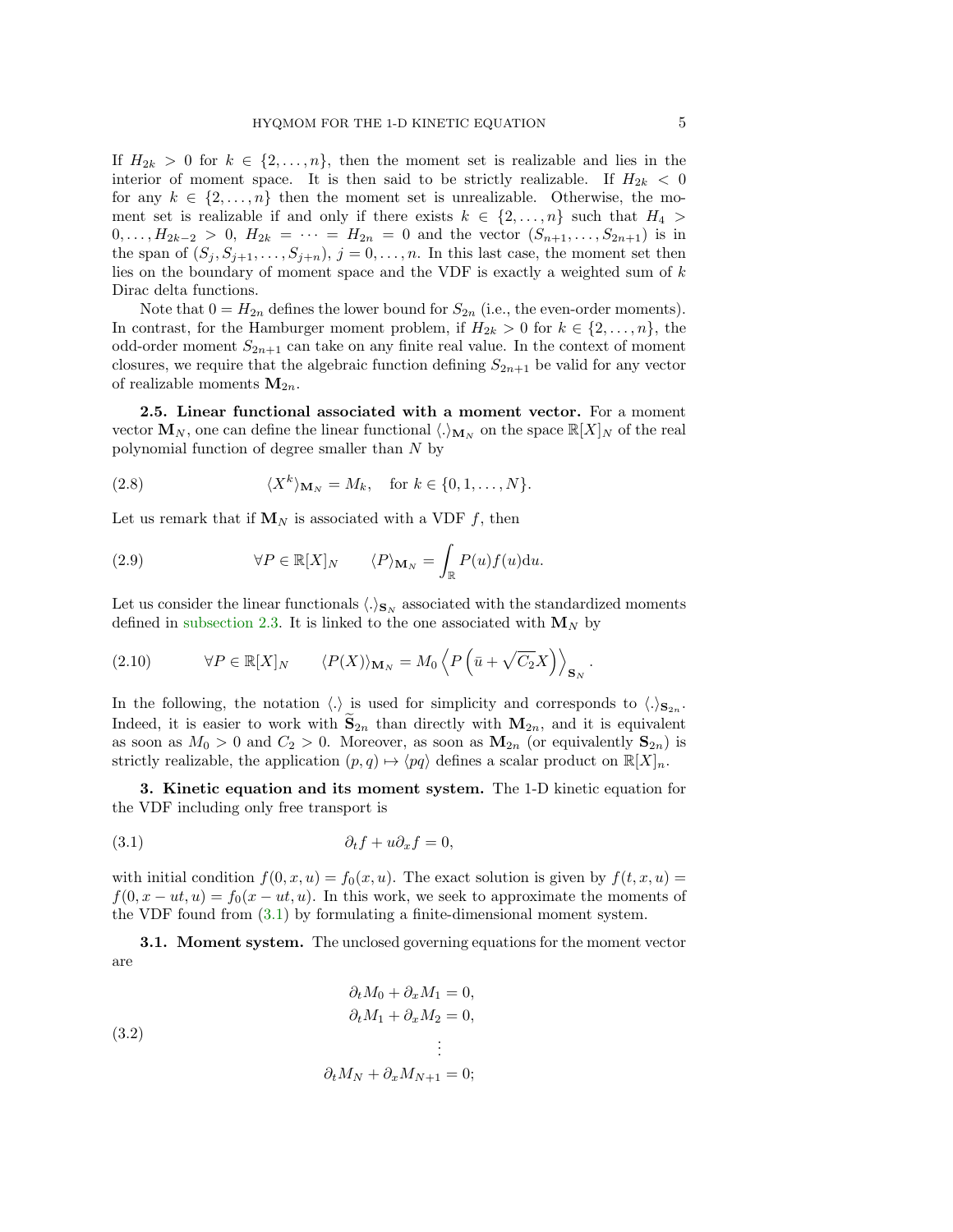or, in vector form,

<span id="page-5-0"></span>(3.3) 
$$
\partial_t \mathbf{M}_N + \partial_x \mathbf{F}(\mathbf{M}_N) = \mathbf{0}
$$

where the unclosed flux vector is  $\mathbf{F}(\mathbf{M}_N) = (M_1, M_2, \dots, M_N, M_{N+1})^t$ . A viable moment closure provides an algebraic function  $M_{N+1}(\mathbf{M}_N)$  that is well defined for any realizable moment vector  $M_N$ . It then must be demonstrated that such a closure is globally hyperbolic. In this work, the characteristic polynomial derived from [\(3.3\)](#page-5-0) will be used for this purpose. The system  $(3.3)$  with the closed flux vector will then have a conservative hyperbolic form.

**3.2.** Characteristic polynomial. The Jacobian matrix of system  $(3.3)$  is given by

<span id="page-5-3"></span>.

<span id="page-5-5"></span>(3.4) 
$$
\frac{D\mathbf{F}}{D\mathbf{M}} = \begin{pmatrix} 0 & 1 & 0 & \dots & 0 \\ 0 & 0 & 1 & & 0 \\ \vdots & & \ddots & \ddots & \vdots \\ 0 & 0 & 0 & 0 & 1 \\ \frac{\partial M_{N+1}}{\partial M_0} & \frac{\partial M_{N+1}}{\partial M_1} & \frac{\partial M_{N+1}}{\partial M_2} & \dots & \frac{\partial M_{N+1}}{\partial M_N} \end{pmatrix}
$$

Equivalently, as soon as  $M_0 > 0$ , the variable set  $\tilde{\mathbf{C}}_N = (M_0, \bar{u}, C_2, \dots, C_N)^t$  can be used, as well as  $\widetilde{\mathbf{S}}_N = (M_0, \bar{u}, C_2, S_3, \dots, S_N)^t$  if in addition  $M_2M_0 > M_1^2$ , where the central moments  $C_k$  and the standardized moments  $S_k$  are defined by  $(2.3)$  and [\(2.6\)](#page-3-2), respectively. The closure is then given by the algebraic function  $C_{N+1}(\tilde{\mathbf{C}}_N)$  or  $S_{N+1}(\mathbf{S}_N)$ , and [\(2.5\)](#page-3-3).

In terms of the central moments, as soon as the variables are regular enough, the system can be rewritten:

(3.5) 
$$
\partial_t \mathbf{C}_N + \mathbf{J} \partial_x \mathbf{C}_N = \mathbf{0}
$$

with

<span id="page-5-1"></span>(3.6) 
$$
\mathbf{J} := \frac{D\mathbf{M}}{D\widetilde{\mathbf{C}}}^{-1} \frac{D\mathbf{F}}{D\mathbf{M}} \frac{D\mathbf{M}}{D\widetilde{\mathbf{C}}}.
$$

Of course, the characteristic polynomial of  $\frac{DF}{DM}$  is the same as the one of **J** and is denoted  $\overline{P}_{N+1}(X) := |J - XI|$ . The following proposition can then be shown.

PROPOSITION 3.1. Let  $\mathbf{M}_N = (M_0, M_1, M_2, \ldots, M_N)^t$  be a realizable moment vector such that  $M_0 > 0$  and  $M_2M_0 > M_1^2$ , and let  $\widetilde{\mathbf{S}}_N = (M_0, \bar{u}, C_2, S_3, \ldots, S_N)^t$ be the corresponding standardized moment vector. Let us assume that the function  $S_{N+1}$  does not depend on  $(M_0, \bar{u}, C_2)$ , i.e.,  $S_{N+1}(S_3, \ldots, S_N)$ . Then, the following polynomial

<span id="page-5-4"></span>
$$
(3.7) \quad P_{N+1}(X) := \overline{P}_{N+1} \left( \bar{u} + C_2^{1/2} X \right) C_2^{-(N+1)/2}
$$

$$
= \left| \mathbf{J} - \left( \bar{u} + C_2^{1/2} X \right) \mathbf{I} \right| C_2^{-(N+1)/2},
$$

where **J** is defined by [\(3.6\)](#page-5-1), only depends on  $(S_3, \ldots, S_N)$ .

<span id="page-5-2"></span>*Proof.* The equations for  $M_0$  and  $\bar{u}$  are

(3.8) 
$$
\partial_t M_0 + \bar{u} \partial_x M_0 + M_0 \partial_x \bar{u} = 0,
$$

$$
\partial_t \bar{u} + \frac{C_2}{M_0} \partial_x M_0 + \bar{u} \partial_x \bar{u} + \partial_x C_2 = 0.
$$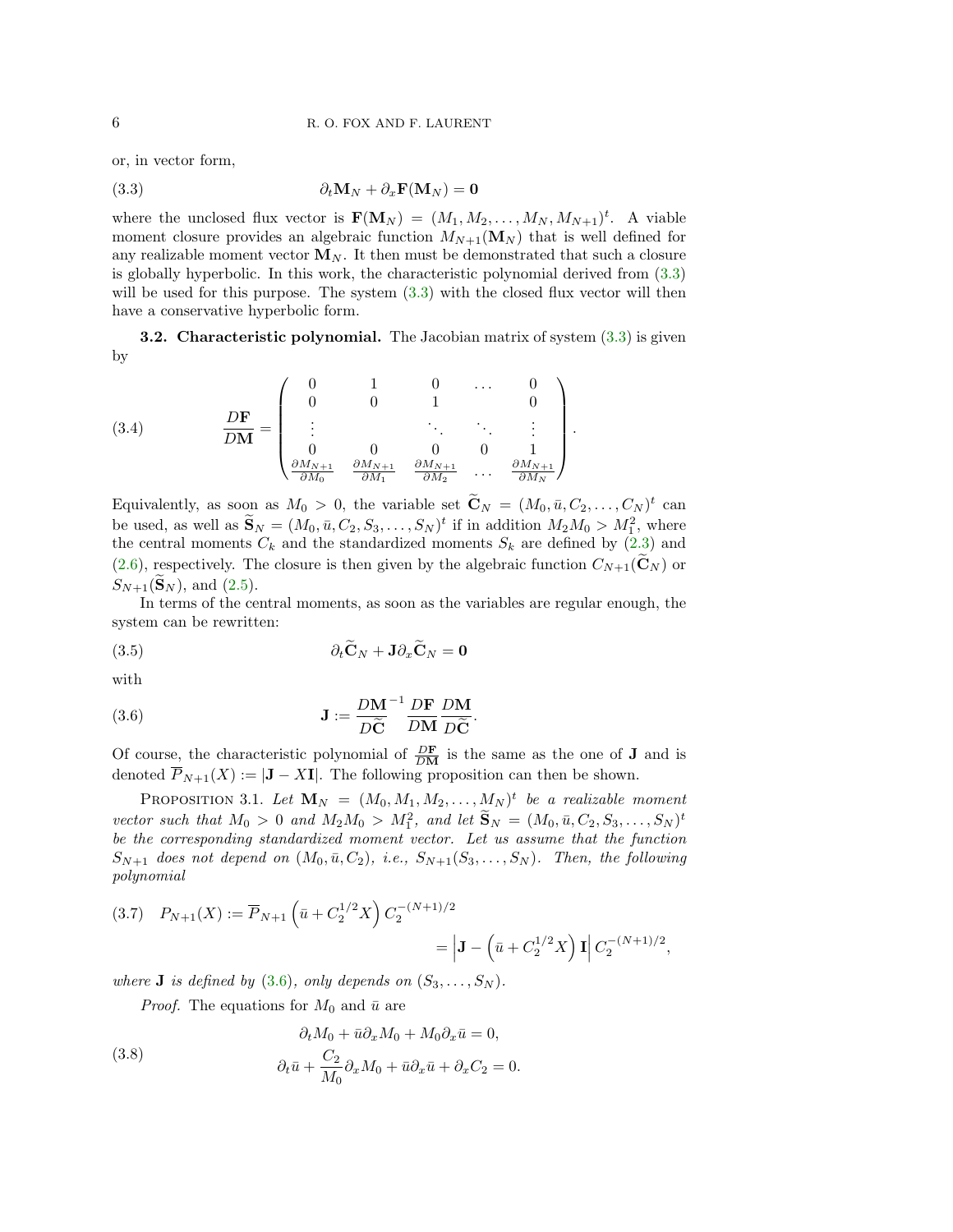Since the moment vector  $\mathbf{M}_{N+1}(t,x)$  is realizable for each  $(t,x)$ , it can be associated with a VDF  $f(t, x, u)$ . Setting  $u = v + \bar{u}(t, x)$ , the function  $\tilde{f}(t, x, v) := f(t, x, v +$  $\bar{u}(t, x)$  is then such that

<span id="page-6-0"></span>(3.9) 
$$
\partial_t f + u \partial_x f = \partial_t \tilde{f} + v \partial_x \tilde{f} + \bar{u} \partial_x \tilde{f} - (\partial_t \bar{u} + \bar{u} \partial_x \bar{u} + v \partial_x \bar{u}) \partial_v \tilde{f}.
$$

The central moments are such that  $M_0 C_k = \int_{\mathbb{R}} v \tilde{f}(t, x, v) dv$  for  $k = 2, ..., N$ . Since  $\int_{\mathbb{R}} u^k (\partial_t f + u \partial_x f)(t, x, u) du = 0$ , for  $k = 2, ..., N$ , then, thanks to [\(3.9\)](#page-6-0):

$$
(3.10) \quad \partial_t(M_0C_k) + \partial_x(M_0C_{k+1}) + \bar{u}\partial_x(M_0C_k) + (\partial_t\bar{u} + \bar{u}\partial_x\bar{u})kM_0C_{k-1} + (\partial_x\bar{u})(k+1)M_0C_k = 0.
$$

This equation can be rewritten, using [\(3.8\)](#page-5-2):

 $\overline{\phantom{a}}$  $\overline{\phantom{a}}$  $\overline{\phantom{a}}$  $\overline{\phantom{a}}$  $\overline{\phantom{a}}$  $\overline{\phantom{a}}$  $\overline{\phantom{a}}$ I I  $\overline{\phantom{a}}$ I  $\overline{\phantom{a}}$  $\overline{\phantom{a}}$  $\overline{\phantom{a}}$  $\overline{\phantom{a}}$  $\overline{\phantom{a}}$  $\overline{\phantom{a}}$  $\overline{\phantom{a}}$  $\overline{\phantom{a}}$ 

$$
(3.11) \partial_t C_k + \frac{C_{k+1} - kC_2C_{k-1}}{M_0} \partial_x M_0 + kC_k \partial_x \bar{u} - kC_{k-1} \partial_x C_2 + \bar{u} \partial_x C_k + \partial_x C_{k+1} = 0.
$$

This result, along with [\(3.8\)](#page-5-2), allows to write the matrix **J**. Then,  $\left| \mathbf{J} - \left( \bar{u} + C_2^{1/2} X \right) \mathbf{I} \right|$ can be written as

−X √ C<sup>2</sup> M<sup>0</sup> 0 C<sup>2</sup> M<sup>0</sup> −X √ C<sup>2</sup> 1 C<sup>3</sup> M<sup>0</sup> 2C<sup>2</sup> −X √ C<sup>2</sup> C4−3C2C<sup>2</sup> M<sup>0</sup> 3C<sup>3</sup> −3C<sup>2</sup> . . . . . . . . . CN−1−(N−2)C2CN−<sup>3</sup> M<sup>0</sup> (N − 2)CN−<sup>2</sup> −(N − 2)CN−<sup>3</sup> C<sup>N</sup> −(N−1)C2CN−<sup>2</sup> M<sup>0</sup> (N − 1)CN−<sup>1</sup> −(N − 1)CN−<sup>2</sup> CN+1−NC2CN−<sup>1</sup> M<sup>0</sup> NC<sup>N</sup> −NCN−<sup>1</sup> + ∂CN+1 ∂C<sup>2</sup> 0 · · · 0 0 0 · · · 0 0 1 · · · 0 0 −X √ C<sup>2</sup> . . . 0 0 . . . . . . 0 1 0 0 −X √ C<sup>2</sup> 1 ∂CN+1 ∂C<sup>3</sup> . . . ∂CN+1 ∂CN−<sup>1</sup> ∂CN+1 ∂C<sup>N</sup> − X √ C<sup>2</sup> .

Let us remark that, thanks to the assumption on  $S_{N+1}, C_{N+1}(C_2, \ldots, C_N)$ . Factoring  $C_2^{1/2}/M_0$  to the first row,  $C_2^{i/2}$  to each row  $i > 1$  and  $M_0$  to the first column and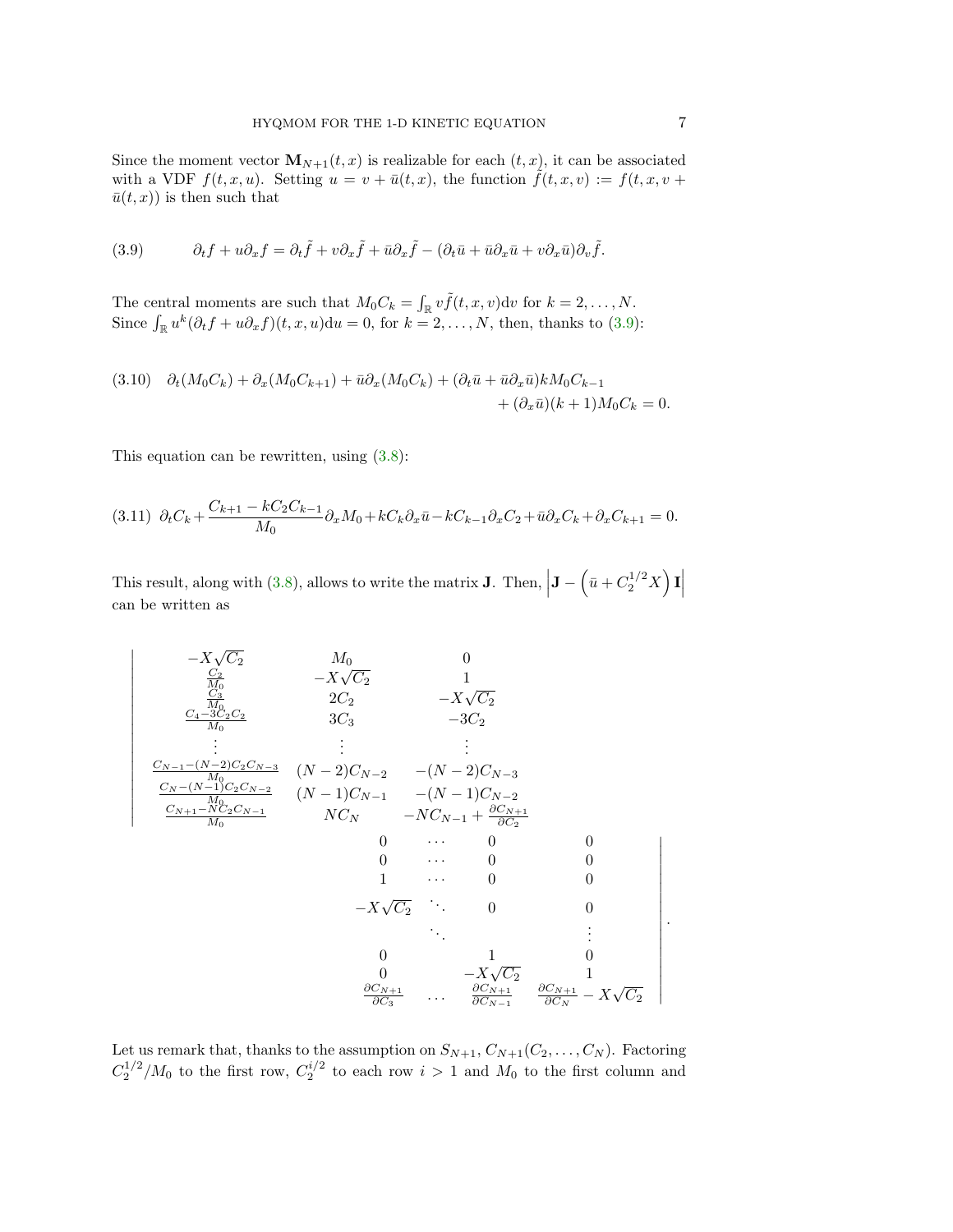$1/C_2^{(j-1)/2}$  to each column  $j > 1$ , we obtain

$$
\begin{array}{c|cccc}\n-X & 1 & 0 \\
1 & -X & 1 \\
S_3 & 2 & -X \\
S_4 - 3S_2 & 3S_3 & -3 \\
& \vdots & \vdots & \vdots \\
S_{N-1} - (N-2)S_{N-3} & (N-2)S_{N-2} & -(N-2)S_{N-3} \\
S_N - (N-1)S_{N-2} & (N-1)S_{N-1} & -(N-1)S_{N-2} \\
S_{N+1} - NS_{N-1} & NS_N & -NS_{N-1} + \frac{N+1}{2}S_{N+1} \\
0 & \cdots & 0 & 0 \\
0 & \cdots & 0 & 0 \\
& 0 & \cdots & 0 & 0 \\
& -X & \ddots & 0 & 0 \\
& & 0 & -X & 1 \\
& & & \frac{\partial S_{N+1}}{\partial S_3} & \cdots & \frac{\partial S_{N+1}}{\partial S_{N-1}} & \frac{\partial S_{N+1}}{\partial S_N} & -X \\
\end{array}
$$

This result shows that  $P_{N+1}(X)$  only depends on  $(S_3, \ldots, S_N)$ , thus concluding the proof.  $\Box$ 

The eigenvalues of [\(3.3\)](#page-5-0) are then written  $\lambda_k = \bar{u} + C_2^{1/2} \mu_k$ , where  $\mu_k$  is a root of  $P_{N+1}$  that only depends on  $(S_3, \ldots, S_N)$ . It is then easy to calculate the coefficients of the characteristic polynomial:

<span id="page-7-1"></span>Theorem 3.2. With the same assumptions as in [Proposition](#page-5-3) 3.1, the scaled characteristic polynomial defined by [\(3.7\)](#page-5-4) has the form

(3.12) 
$$
P_{N+1}(X) = \sum_{m=0}^{N+1} c_m X^m
$$

with coefficients defined by

<span id="page-7-0"></span>(3.13) 
$$
c_{N+1} = 1, \ c_N = -\frac{\partial S_{N+1}}{\partial S_N}, \ c_{N-1} = -\frac{\partial S_{N+1}}{\partial S_{N-1}}, \ \cdots, \ c_3 = -\frac{\partial S_{N+1}}{\partial S_3},
$$

$$
c_2 = -\frac{1}{2} \sum_{m=3}^{N+1} m S_m c_m, \quad c_1 = -\sum_{m=3}^{N+1} m S_{m-1} c_m,
$$

$$
c_0 = \frac{1}{2} \sum_{m=3}^{N+1} (m-2) S_m c_m = -c_2 - \sum_{m=3}^{N+1} S_m c_m.
$$

*Proof.* We denoted  $\mathbf{S}_N := (1, 0, 1, S_3, \dots, S_N)^t$ . From [Proposition 3.1,](#page-5-3) it is known that  $P_{N+1}$  does not depend on  $(M_0, \bar{u}, C_2)$ , so that we can choose  $(M_0, \bar{u}, C_2)$  =  $(1, 0, 1)$  in such a way that  $\widetilde{\mathbf{S}}_N = \mathbf{S}_N$ . This implies that the corresponding moment vector is  $\mathbf{M}_N = \mathbf{S}_N$ , as well as for the central moment vector:  $\widetilde{\mathbf{C}}_N = \mathbf{S}_N$ . Then  $P_{N+1}$ is equal to the characteristic polynomial of  $\frac{D\mathbf{F}}{DM}$  for  $\mathbf{M}_N = \mathbf{S}_N$ . Thus, from [\(3.4\)](#page-5-5), the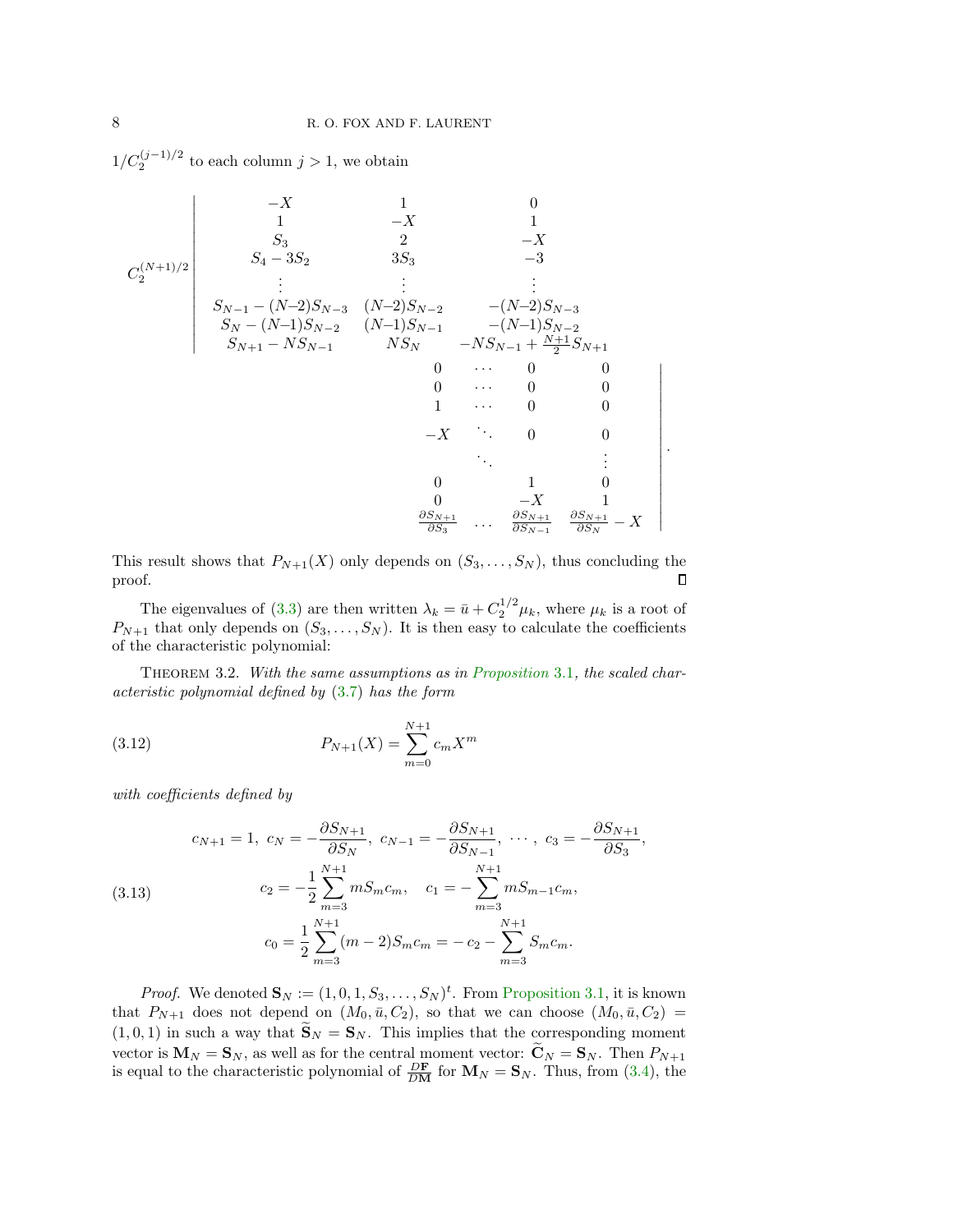coefficients of this polynomial can be written:

$$
c_{N+1} = 1, \quad (c_0, c_1, \dots, c_N) = -\left. \frac{DM_{N+1}}{DM} \right|_{\mathbf{M}_N = \mathbf{S}_N}
$$
  
= 
$$
-\left. \frac{DM_{N+1}}{D\widetilde{\mathbf{S}}} \right|_{\mathbf{M}_N = \mathbf{S}_N} \left( \left. \frac{DM}{D\widetilde{\mathbf{S}}} \right|_{\mathbf{M}_N = \mathbf{S}_N} \right)^{-1}.
$$

Moreover, from  $(2.4)$ , we can write

$$
\frac{DM}{D\widetilde{\mathbf{S}}}\Big|_{\mathbf{M}_{N}=\mathbf{S}_{N}} = \begin{pmatrix} 1 & 0 & 0 & 0 & \cdots & 0 \\ 0 & 1 & 0 & 0 & \cdots & 0 \\ 1 & 0 & 1 & 0 & \cdots & 0 \\ S_{3} & 3S_{2} & \frac{3}{2}S_{3} & 1 & \cdots & 0 \\ \vdots & \vdots & \vdots & & \ddots & \\ S_{N} & NS_{N-1} & \frac{N}{2}S_{N} & 0 & \cdots & 1 \end{pmatrix},
$$

and then

$$
\left(\frac{DM}{D\widetilde{\mathbf{S}}}\bigg|_{\mathbf{M}_{N}=\mathbf{S}_{N}}\right)^{-1} = \begin{pmatrix} 1 & 0 & 0 & 0 & \cdots & 0 \\ 0 & 1 & 0 & 0 & \cdots & 0 \\ -1 & 0 & 1 & 0 & \cdots & 0 \\ \left(\frac{3}{2}-1\right)S_{3} & -3S_{2} & -\frac{3}{2}S_{3} & 1 & \cdots & 0 \\ \vdots & \vdots & \vdots & \ddots & \vdots & \ddots \\ \left(\frac{N}{2}-1\right)S_{N} & -NS_{N-1} & -\frac{N}{2}S_{N} & 0 & \cdots & 1 \end{pmatrix}.
$$

Furthermore, from [\(2.5\)](#page-3-3), we can write

$$
\frac{DM_{N+1}}{D\widetilde{\mathbf{S}}}\bigg|_{\mathbf{M}_{N}=\mathbf{S}_{N}} = \left(S_{N+1}, (N+1)S_{N}, \frac{N+1}{2}S_{N+1}, \frac{\partial S_{N+1}}{\partial S_{3}}, \ldots, \frac{\partial S_{N+1}}{\partial S_{N}}\right).
$$

Multiplying this row by the previous matrix concludes the proof.

3.3. Properties of the characteristic polynomial. From the definition in [subsection 2.5](#page-4-2) of the linear functional  $\langle . \rangle$  associated with the moment vector  $\mathbf{S}_N$ , one has

(3.14) 
$$
\langle P_{N+1} \rangle = c_{N+1} S_{N+1} + c_N S_N + \dots + c_3 S_3 + c_2 + c_0.
$$

If we define the polynomial  $P'_{N+1}(X)$  by

(3.15) 
$$
P'_{N+1}(X) = \sum_{m=1}^{N+1} mc_m X^{m-1},
$$

then the properties [\(3.13\)](#page-7-0) of the coefficients of the scaled characteristic polynomial provide directly the following three constraints:

COROLLARY 3.3. The scaled characteristic polynomial  $P_{N+1}$  defined by [\(3.7\)](#page-5-4) is such that

<span id="page-8-0"></span>(3.16) 
$$
\langle P_{N+1} \rangle = 0, \quad \langle P'_{N+1} \rangle = 0, \quad \langle X P'_{N+1} \rangle = 0.
$$

As shown in [subsection 4.3,](#page-11-0) these constraints are used to define the HyQMOM closure.

 $\Box$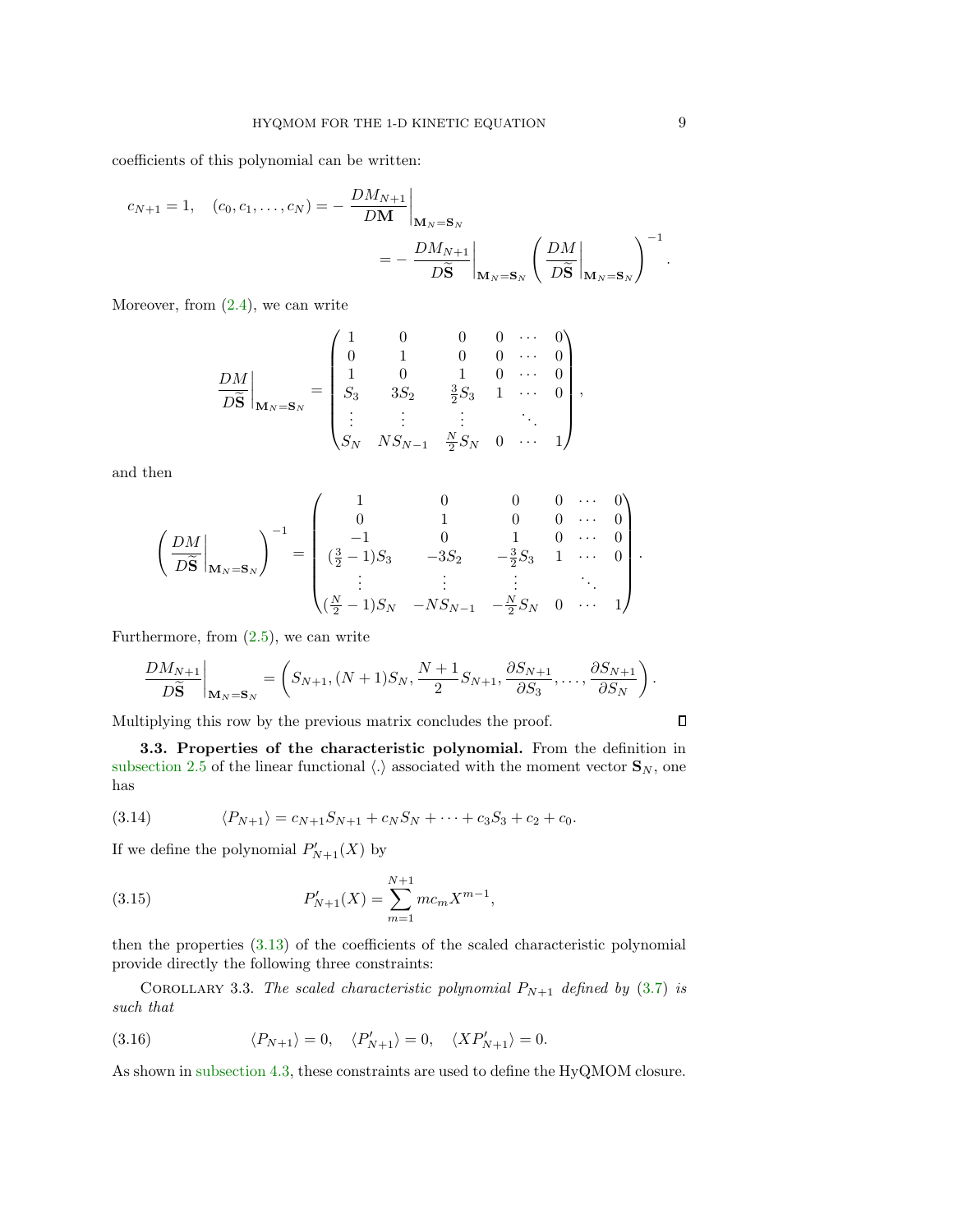<span id="page-9-0"></span>4. Quadrature-based moment closure for  $S_{2n+1}$ . In general, QBMM provide a closure for higher-order moments in terms of the known lower-order moments. For example,  $M_{2n}$  given  $\mathbf{M}_{2n-1}$ , or  $M_{2n+1}$  given  $\mathbf{M}_{2n}$ . Without loss of generality, we describe QBMM using the standardized moments. Before defining the moment closure for  $S_{2n+1}$  used in HyQMOM, we first review the quadrature method of moments (QMOM), which provides a closure for  $S_{2n}$  in such a way that  $\mathbf{S}_{2n}$  is on the boundary of moment space.

4.1. QMOM closure for  $S_{2n}$  and orthogonal polynomials. QMOM considers moments up to  $S_{2n-1}$  with the closure for  $S_{2n}$  found from  $H_{2n} = 0$ , i.e., on the boundary of moment space. In this case, the unique VDF has the form of a sum of weighted Dirac delta functions located at the roots of the polynomial  $Q_n$  defined just below. Indeed, to compute the quadrature points, it is interesting to introduce the family of monic orthogonal polynomials  $Q_n$ ,  $deg(Q_n) = n$ , for the scalar product defined in [subsection 2.5,](#page-4-2) i.e.,  $\langle Q_m Q_n \rangle = \langle Q_n^2 \rangle \delta_{mn}$ . Moreover,  $\langle Q_n^2 \rangle = H_{2n}/H_{2n-2}$ . This family satisfies the following recurrence relation

<span id="page-9-2"></span>(4.1) 
$$
Q_{n+1}(X) = (X - a_n)Q_n(X) - b_n Q_{n-1}(X)
$$

with  $Q_{-1} = 0$  and  $Q_0 = 1$ . The recurrence coefficients  $a_n$  and  $b_n$  can be found from the standardized moments using the Chebyshev algorithm [\[37,](#page-28-1) [14,](#page-27-10) [5\]](#page-27-11), which is given in [Appendix A.](#page-20-0) They are related to the orthogonal polynomials by

<span id="page-9-1"></span>(4.2) 
$$
a_n = \frac{\langle XQ_n^2 \rangle}{\langle Q_n^2 \rangle}, \quad b_n = \frac{\langle Q_n^2 \rangle}{\langle Q_{n-1}^2 \rangle} = \frac{H_{2n}H_{2n-4}}{H_{2n-2}^2}.
$$

The first few are  $a_0 = 0$ ,  $a_1 = S_3$ ,  $a_2 = \frac{S_5 - S_3(2 + S_3^2 + 2H_4)}{H_4}$ ,  $b_0 = 1$ ,  $b_1 = 1$ ,  $b_2 = H_4$ , and  $b_3 = H_6/H_4^2$ . For QMOM with a given n, starting from the standardized moments up to  $S_{2n-1}$ , the Chebyshev algorithm computes the recurrence coefficients up to  $a_{n-1}$  and  $b_{n-1}$  to define  $Q_n$ . Note that  $a_n$  depends on standardized moments up to  $S_{2n+1}$ , with the highest-order moment having a linear dependence; and  $b_n$  depends on standardized moments up to  $S_{2n}$ . The  $b_n$  are positive except at the boundary of moment space where they can be zero.

<span id="page-9-4"></span>Remark 4.1. For Gaussian moments,  $Q_n$  is the monic Hermite polynomial  $He_n$ .

,

<span id="page-9-3"></span>*Remark* 4.2. The relation [\(2.10\)](#page-4-3) between  $\langle . \rangle$  and  $\langle . \rangle_{\mathbf{M}_{2n}}$  induces that the orthogonal monic polynomials  $\overline{Q}_k$  related to the scalar product  $(p, q) \mapsto \langle pq \rangle_{\mathbf{M}_{2n}}$  on  $\mathbb{R}[X]_{2n}$ are such that

(4.3) 
$$
\overline{Q}_k(X) = C_2^{k/2} Q_k \left( \frac{X - \bar{u}}{\sqrt{C_2}} \right)
$$

and the corresponding coefficients  $\bar{a}_n$  and  $\bar{b}_n$  are

(4.4) 
$$
\bar{a}_n = \frac{\langle X \overline{Q}_n^2 \rangle_{\mathbf{M}_{2n}}}{\langle \overline{Q}_n^2 \rangle_{\mathbf{M}_{2n}}} = \frac{\langle \overline{u} + \sqrt{C_2} X Q_n^2 \rangle}{\langle Q_n^2 \rangle} = \overline{u} + \sqrt{C_2} a_k,
$$

(4.5) 
$$
\bar{b}_n = \frac{\langle \overline{Q}_n^2 \rangle_{\mathbf{M}_{2n}}}{\langle \overline{Q}_{n-1}^2 \rangle_{\mathbf{M}_{2n}}} = C_2 \frac{\langle Q_n^2 \rangle}{\langle Q_{n-1}^2 \rangle} = C_2 b_n.
$$

In general, if the standardized moments correspond to a strictly realizable moment set, then there exists a one-to-one relationship between the moment vector  $S_{2n-1}$  and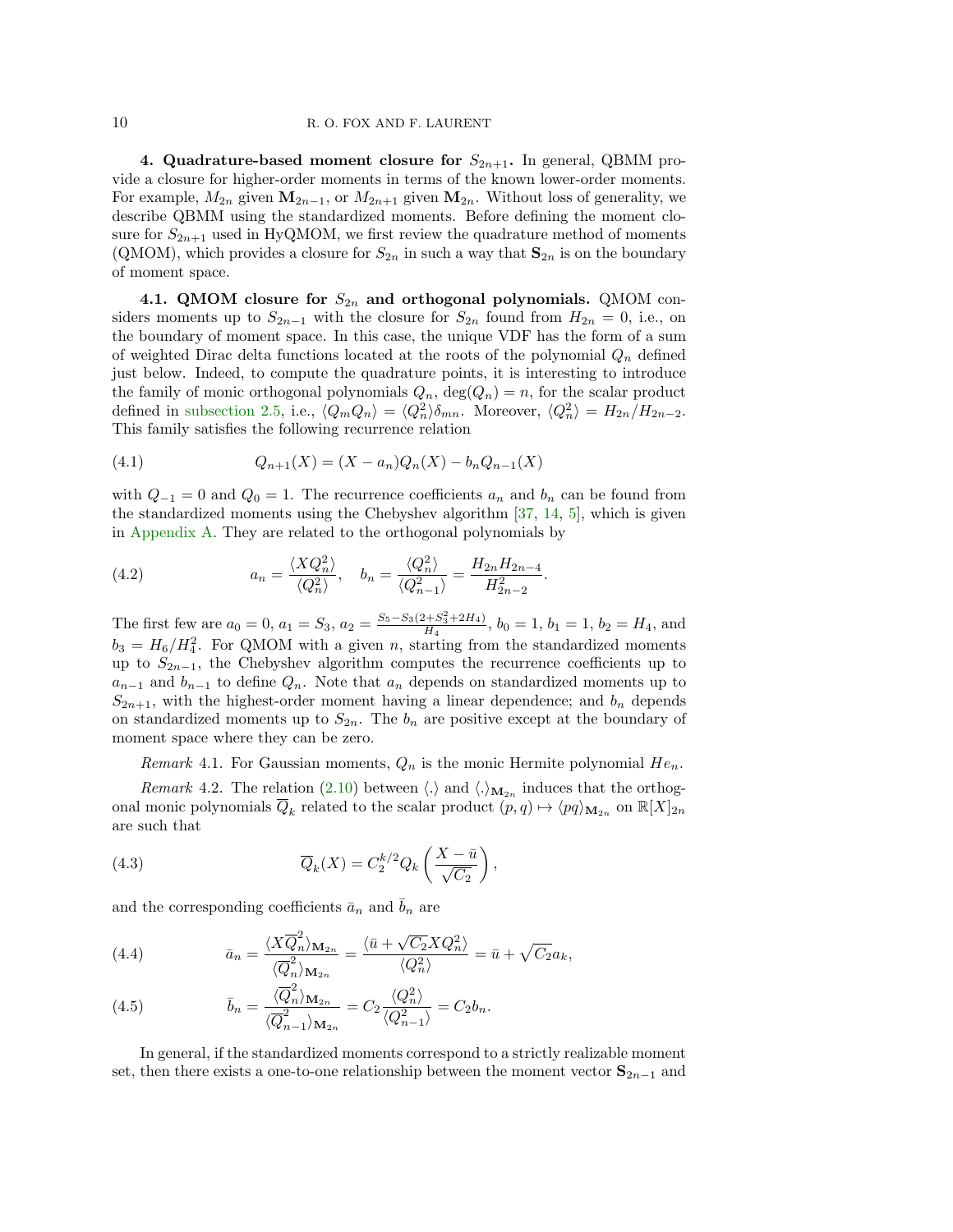the recurrence coefficients  $(a_1, \ldots, a_{n-1}, b_2, \ldots, b_{n-1})$ . Thus, the quadrature-based moment closure can be expressed equivalently in terms of the standardized moments or the recurrence coefficients. We will use this fact when defining the HyQMOM closure in [subsection 4.3.](#page-11-0) Moreover, for all  $n = 1, 2, \ldots$ ;  $S_{2n}$  and  $S_{2n+1}$  expressed in terms of  $\mathbf{Y} = (a_1, b_2, a_2, \dots, a_{n-1}, b_n, a_n)$  are multivariate polynomials (see [Appendix A\)](#page-20-0), as are the components of the vectors of partial derivatives  $\frac{DS_{2n}}{DY}$  and  $\frac{DS_{2n+1}}{DY}$ .

Finally, the QMOM closure for  $S_{2n}$  corresponds to setting  $b_n = 0$  to find  $S_{2n}$ . The form of the characteristic polynomial  $P_{2n}$  for the corresponding system were given in [\[4,](#page-27-17) [20\]](#page-27-6).

THEOREM 4.3. The QMOM closure  $b_n = 0$  induces the following characteristic polynomial  $P_{2n} = Q_n^2$  and the system is only weakly hyperbolic.

4.2. Preliminary results. Before defining the HyQMOM closure, we will first need the following relations for the monic orthogonal polynomials  $Q_n$ :

LEMMA 4.4. For all  $n = 0, 1, \ldots;$ 

(4.6) 
$$
\frac{\langle XQ_{n+1}'Q_n \rangle}{\langle Q_n^2 \rangle} = \sum_{k=0}^n a_k, \qquad \frac{\langle X^2Q_n'Q_n \rangle}{\langle Q_n^2 \rangle} = na_n + \sum_{k=0}^{n-1} a_k.
$$

*Proof.* First, let us remark that  $XQ_n = Q_{n+1} + a_nQ_n + b_nQ_{n-1}$ , so that

<span id="page-10-0"></span>
$$
\langle XQ'_{n+1}Q_n \rangle = (n+1)a_n \langle Q_n^2 \rangle + b_n \langle Q'_{n+1}Q_{n-1} \rangle,
$$

since each  $Q_k$  is monic and orthogonal to any polynomial of degree at most  $k-1$ . Moreover, since  $Q'_{n+1} = Q_n + (X - a_n)Q'_n - b_n Q'_{n-1}$ , one can deduce:

$$
\langle Q'_{n+1}Q_{n-1}\rangle = \langle XQ'_{n}Q_{n-1}\rangle - na_{n}\langle Q^{2}_{n-1}\rangle.
$$

Then, using  $b_n = \frac{\langle Q_n^2 \rangle}{\langle Q_{n-1}^2 \rangle}$ :

$$
\frac{\langle XQ_{n+1}'Q_n\rangle}{\langle Q_n^2\rangle} = (n+1)a_n + \frac{\langle XQ_n'Q_{n-1}\rangle - na_n\langle Q_{n-1}^2\rangle}{\langle Q_{n-1}^2\rangle} = a_n + \frac{\langle XQ_n'Q_{n-1}\rangle}{\langle Q_{n-1}^2\rangle},
$$

which allows to prove the first equality.

For the second one, we still use  $XQ_n = Q_{n+1} + a_n Q_n + b_n Q_{n-1}$  to find

<span id="page-10-1"></span>
$$
\langle X^2 Q_n' Q_n \rangle = na_n \langle Q_n^2 \rangle + b_n \langle X Q_n' Q_{n-1} \rangle = \left( na_n + \frac{\langle X Q_n' Q_{n-1} \rangle}{\langle Q_{n-1}^2 \rangle} \right) \langle Q_n^2 \rangle.
$$

Thanks to the first equality, this concludes the proof.

Finally, the following result is needed to relate a generalized recurrence relation involving  $Q_n$  to the constraints in  $(3.16)$ :

THEOREM 4.5. For all  $n = 1, 2, \ldots$ ; let the monic polynomial  $P_{2n+1}$  be given by

(4.7) 
$$
P_{2n+1} = Q_n [(X - \alpha_n)Q_n - \beta_n Q_{n-1}]
$$

where  $\alpha_n$  and  $\beta_n$  are some real numbers. Then, the following statements are equivalent:

(i)  $\langle P_{2n+1} \rangle = 0, \langle P'_{2n+1} \rangle = 0$  and  $\langle XP'_{2n+1} \rangle = 0$ .

 $\Box$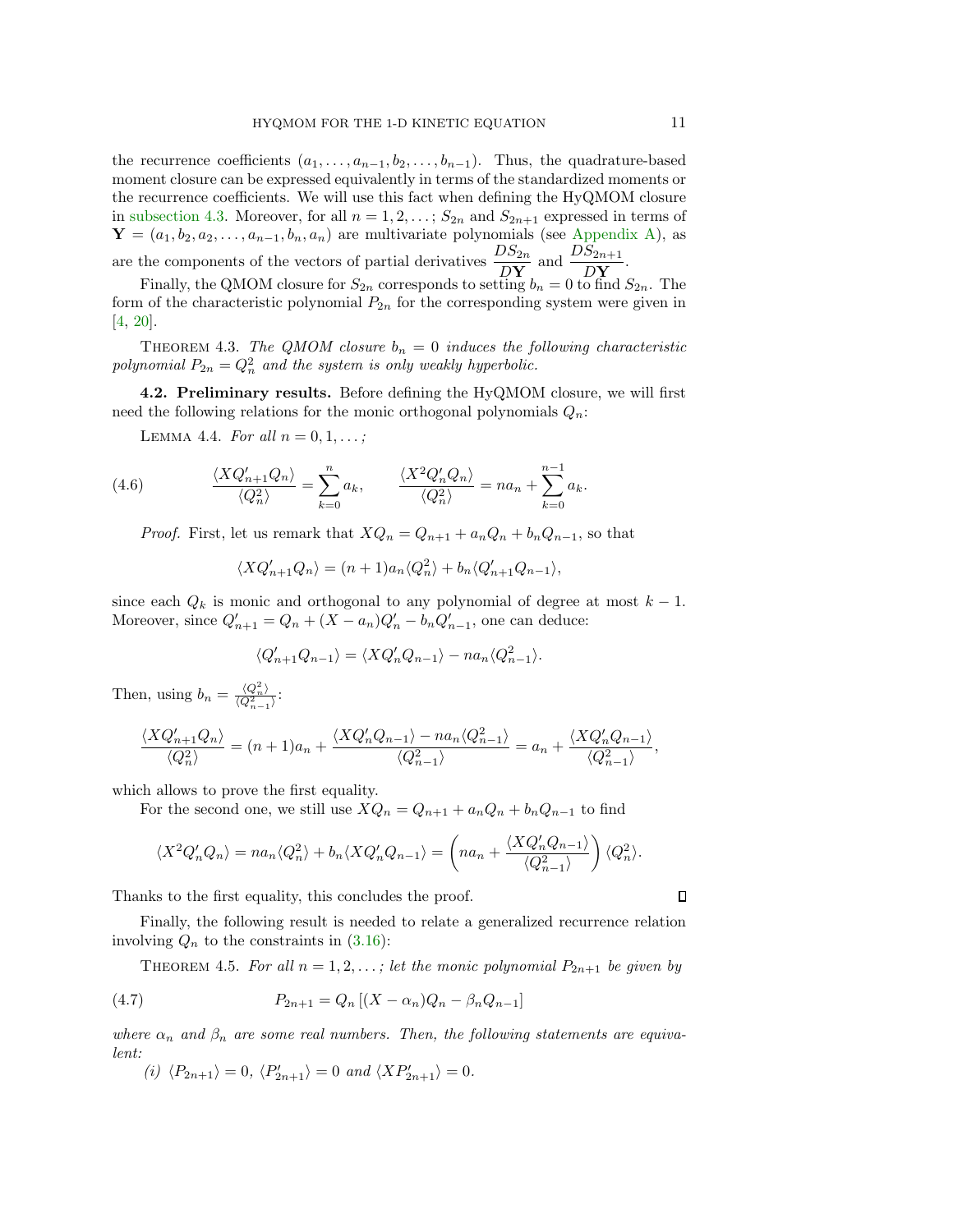(ii) 
$$
\alpha_n = a_n = \frac{1}{n} \sum_{k=0}^{n-1} a_k
$$
 and  $\beta_n = \frac{2n+1}{n} b_n$ .

<span id="page-11-1"></span>Proof. It is easy to see that

(4.8) 
$$
\langle P_{2n+1} \rangle = \langle XQ_n^2 \rangle - \alpha_n \langle Q_n^2 \rangle = (a_n - \alpha_n) \langle Q_n^2 \rangle.
$$

Moreover, since  $P'_{2n+1} = 2(X - \alpha_n)Q'_nQ_n + Q_n^2 - \beta_n(Q'_nQ_{n-1} + Q_nQ'_{n-1}),$ 

<span id="page-11-2"></span>(4.9) 
$$
\langle P'_{2n+1} \rangle = 2n \langle Q_n^2 \rangle + \langle Q_n^2 \rangle - n \beta_n \langle Q_{n-1}^2 \rangle = \left[ (2n+1)b_n - n \beta_n \right] \langle Q_{n-1}^2 \rangle.
$$

And finally

<span id="page-11-3"></span>
$$
\langle XP'_{2n+1} \rangle = 2\langle X^2 Q'_n Q_n \rangle - 2n\alpha_n \langle Q_n^2 \rangle + \langle X Q_n^2 \rangle - \beta_n \langle X Q'_n Q_{n-1} \rangle.
$$

Using [\(4.2\)](#page-9-1) and [Lemma 4.4,](#page-10-0) this leads to

(4.10) 
$$
\langle XP'_{2n+1} \rangle = \left[ (2n+1)a_n + 2 \sum_{k=0}^{n-1} a_k - 2n \alpha_n - \frac{\beta_n}{b_n} \sum_{k=0}^{n-1} a_k \right] \langle Q_n^2 \rangle.
$$

Equations  $(4.8)$ ,  $(4.9)$  and  $(4.10)$  allow to conclude the proof.

<span id="page-11-0"></span>**4.3. HyQMOM closure for**  $S_{2n+1}$ . With HyQMOM, the moments up to  $S_{2n}$ are known, and a closure for  $S_{2n+1}$  is sought that makes the moment system globally hyperbolic. The choice is not unique (see [Appendix B](#page-21-0) for a discussion of the case with  $n = 2$ , so we favor closures that are relatively simple to compute for arbitrary n, and for which global hyperbolicity can be demonstrated explicitly for  $n \leq 9$  and is postulated for larger values of n.

 $\Box$ 

<span id="page-11-7"></span>THEOREM 4.6 (HyQMOM closure for  $S_{2n+1}$ ). Let  $Q_n$  be the monic orthogonal polynomial defined by [\(4.1\)](#page-9-2), with  $Q_{-1} = 0$ ,  $Q_0 = 1$ , and  $R_{n+1}$  be the monic polynomial defined by

<span id="page-11-4"></span>(4.11) 
$$
R_{n+1}(X) = (X - \alpha_n)Q_n(X) - \beta_n Q_{n-1}(X).
$$

For all  $n = 1, 2, ..., 9$ ; the scaled characteristic polynomial in [Theorem](#page-7-1) 3.2 can be written as

<span id="page-11-5"></span>(4.12) 
$$
P_{2n+1}(X) = Q_n(X)R_{n+1}(X)
$$

if and only if the closure on  $S_{2n+1}$ , defined through the coefficient  $a_n$ , and the coefficients  $\alpha_n$  and  $\beta_n$  in [\(4.11\)](#page-11-4) are related to the recurrence coefficients  $a_k$  and  $b_k$ by

<span id="page-11-6"></span>(4.13) 
$$
a_n = \alpha_n = \frac{1}{n} \sum_{k=0}^{n-1} a_k, \quad \beta_n = \frac{2n+1}{n} b_n.
$$

*Proof.* First, if the scaled characteristic polynomial  $P_{2n+1}$  is given by [\(4.12\)](#page-11-5), then equations [\(4.13\)](#page-11-6) follow directly from [Theorem 4.5](#page-10-1) and the properties [\(3.16\)](#page-8-0) of the characteristic polynomial.

Conversely, using the closure  $a_n = \alpha_n$ , we just need to prove the relation [\(4.12\)](#page-11-5). For that, it is easier to use the vector  $\mathbf{Y} = (a_1, b_2, \ldots, a_{n-1}, b_n)$ , which is uniquely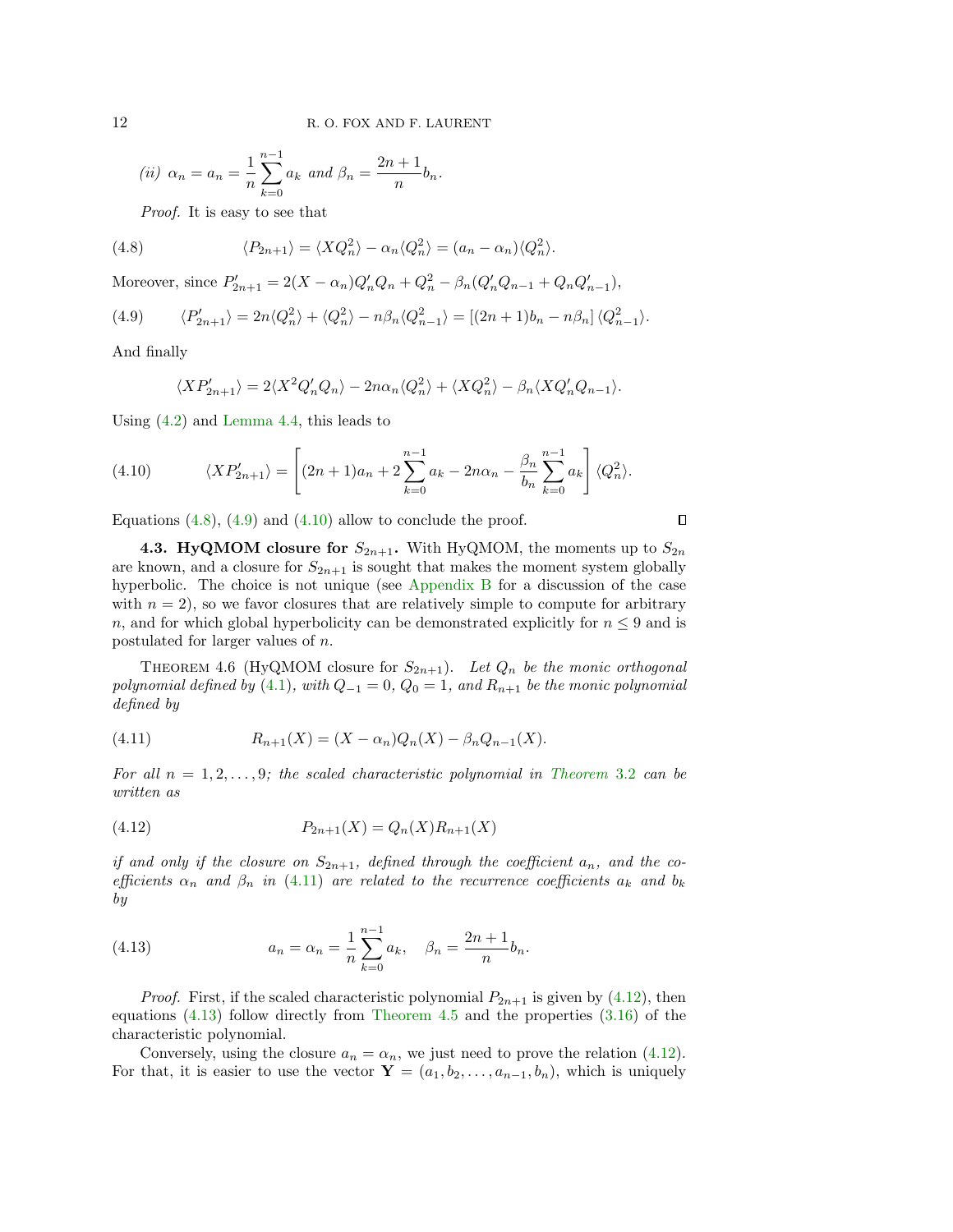Algorithm 1: Verification of Theorem [4.6](#page-11-7)

<span id="page-12-0"></span>Data:  $(a_k)_{k=1,...,n-1}, (b_k)_{k=2,...,n}$ **Result:**  $P_{2n+1} - Q_n R_{n+1}$  $(a_0, b_0, b_1) \leftarrow (0, 1, 1);$  $a_n \leftarrow \frac{1}{n}$ n  $\sum^{n-1}$  $k=0$ // Set the closure;  $(S_0, S_1, S_2) \leftarrow (1, 0, 1);$ Initialize each scalar  $Z_{k,p}$  to zero for  $k \in \{-1,\ldots,n\}, p \in \{0,\ldots,2n+1\};$  $Z_{0.0} \leftarrow 1$  // Reverse Chebyshev algorithm;  $Z_{0,1} \leftarrow 0;$ for  $k \leftarrow 1$  to n do  $Z_{k,0} \leftarrow b_k Z_{k-1,0};$  $Z_{k,1} \leftarrow Z_{k,0} \left( a_k + \frac{Z_{k-1,1}}{Z} \right)$  $Z_{k-1,0}$  $\bigg)$ for  $p \leftarrow 1$  to  $2n$  do for  $k \leftarrow 0$  to  $|n+1-\frac{p}{2}|$  do  $Z_{k,p+1} \leftarrow Z_{k+1,p-1} + a_k Z_{k,p} + b_k Z_{k-1,p+1};$  $\Big| \quad S_{p+1} \leftarrow Z_{0,p+1};$  $\mathbf{Y} \leftarrow (a_1, b_2, a_2, \ldots, a_{n-1}, b_n)$  // Computation of the  $c_k$ ;  $(c_3,\ldots,c_{2n}) \leftarrow -\frac{DS_{2n+1}}{DN}$  $D$ Y  $(D(S_3, \ldots, S_{2n})$  $D\mathbf{Y}$  $\Big)^{-1};$  $(c_0, c_1, c_2) \leftarrow$  $\sqrt{1}$ 2  $\sum^{2n+1}$  $m=3$  $(m-2)S_m c_m$ , –  $\sum^{2n+1}$  $m=3$  $mS_{m-1}c_m, -\frac{1}{2}$ 2  $\sum^{2n+1}$  $m=3$  $mS_mc_m$  $\setminus$ ;  $P_{2n+1} \leftarrow X^{2n+1} + \sum_{n=1}^{2n}$  $k=0$  $c_k X^k;$  $Q_{-1} \leftarrow 0$  // Computation of the polynomials  $Q_k$ ;  $Q_0 \leftarrow 1$ ; for  $k \leftarrow 0$  to  $n-1$  do  $|Q_{k+1} \leftarrow (X - a_k)Q_k - b_kQ_{k-1};$  $R_{n+1} \leftarrow (X - a_n)Q_n - \frac{2n+1}{n}$  $\frac{1}{n}$ b<sub>n</sub>Q<sub>n−1</sub>; return  $P_{2n+1} - Q_n R_{n+1}$  // Final verification;

defined from  $(S_3, \ldots, S_{2n})$ . We can then use the following relation to compute the coefficients of the characteristic polynomial  $P_{2n+1}$ :

.

(4.14) 
$$
(c_3, \ldots, c_{2n}) = -\frac{DS_{2n+1}}{D\mathbf{Y}} \left( \frac{D(S_3, \ldots, S_{2n})}{D\mathbf{Y}} \right)^{-1}
$$

Then, such computations are done using Matlab symbolic to check  $(4.12)$  for  $n =$  $2, 3, \ldots, 9$ . Algorithm [1](#page-12-0) gives the details of these computations and the Matlab source code can be found in [Appendix C.](#page-23-0) For  $n = 1$  the result is obvious from the closure (see [subsection 5.1\)](#page-14-1).  $\Box$ 

*Remark* 4.7. For realizable moments,  $\beta_n \geq 0$  in [\(4.11\)](#page-11-4).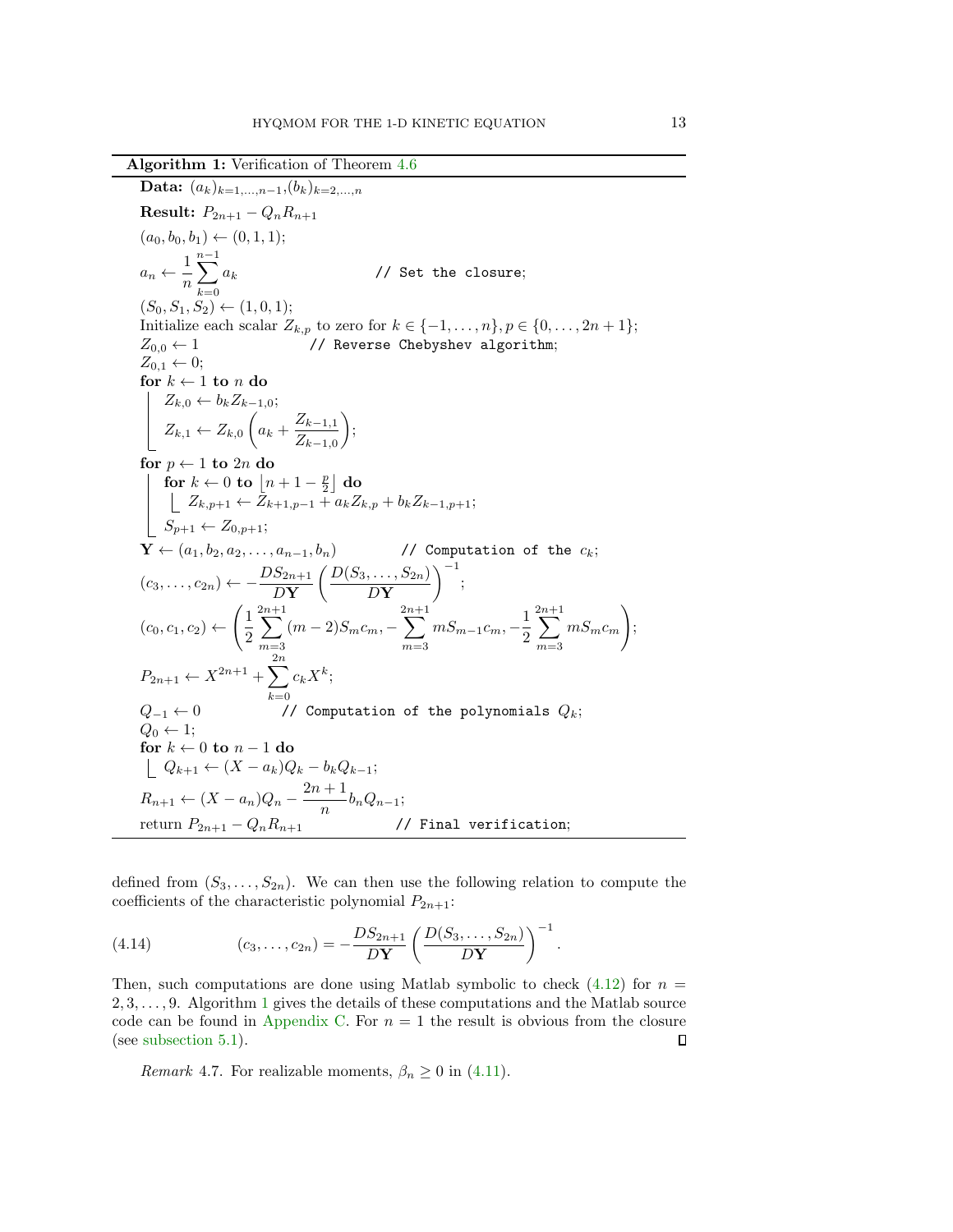The main result concerning global hyperbolicity is as follows.

THEOREM 4.8. When  $\beta_n > 0$ , the  $n+1$  roots of  $R_{n+1}$  in [\(4.11\)](#page-11-4) are real-valued and bound and separate the n roots of  $Q_n$ .

*Proof.* When  $\beta_n > 0$  (and thus  $b_n > 0$ ), the confluent form of the Christoffel– Darboux formula yields

<span id="page-13-1"></span><span id="page-13-0"></span>
$$
\sum_{k=0}^{n} \frac{Q_k^2(X)}{\langle Q_k^2 \rangle} = \frac{Q_n(X)R'_{n+1}(X) - R_{n+1}(X)Q'_n(X)}{\langle Q_n^2 \rangle} > 0,
$$

and thus

(4.15) 
$$
Q_n(X)R'_{n+1}(X) - R_{n+1}(X)Q'_n(X) > 0.
$$

The *n* roots of  $Q_n$  are real and distinct [\[14\]](#page-27-10) and denoted by  $x_1 < x_2 < \cdots < x_n$ . For any two consecutive roots  $x_k$  and  $x_{k+1}$ , [\(4.15\)](#page-13-0) implies that

$$
R_{n+1}(x_k)R_{n+1}(x_{k+1}) < 0.
$$

Then the polynomial  $R_{n+1}$  has at least one root between  $x_k$  and  $x_{k+1}$ , for each  $k = 1, \ldots, n-1$ . Moreover,  $Q'_n(x_n) > 0$ , because of the behavior of  $Q_n$  at  $+\infty$ . Then  $R_{n+1}(x_n) < 0$  and  $R_{n+1}$  has a root larger than  $x_n$ . In the same way, it has also a root smaller than  $x_1$ . This concludes the proof.  $\Box$ 

*Remark* 4.9. When  $\beta_n = 0$ , *n* roots of  $R_{n+1}$  are shared with  $Q_n$  and the root  $\alpha_n$ has multiplicity of either 1 or 3. The latter occurs when  $Q_n(\alpha_n) = 0$ , e.g., due to symmetry.

In summary, the HyQMOM closure in [Theorem 4.6](#page-11-7) is globally hyperbolic for the moment system associated with the 1-D kinetic equation, and is well defined for any realizable moment vector  $M_{2n}$ .

**4.4. Computation of**  $M_{2n+1}$  and the eigenvalues. Formulas for the closure  $S_{2n+1}(S_3,\ldots,S_{2n})$  could be given analytically. This is done in the next section for  $n = 1$  and  $n = 2$ , but these formulas becomes increasing more complicated due to the number of moments involved. In the general case, the Chebyshev and reverse Chebyshev algorithms (see [Appendix A\)](#page-20-0) can be used to compute  $S_{2n+1}$ . But the transformation into standardized moment is not necessary, thanks to [Remark 4.2,](#page-9-3) as well as [Proposition 3.1.](#page-5-3) Indeed, the characteristic polynomial  $P_{2n+1}$  of the system of moments  $M_{2n}$  is linked to  $P_{2n+1}$  by [\(3.7\)](#page-5-4), the monic orthogonal polynomials  $\overline{Q}_k$ corresponding to  $M_{2n}$  are linked to the  $Q_k$  by [\(4.3\)](#page-9-4). One can therefore define  $\overline{\alpha}_n =$  $\bar{u} + \sqrt{C_2}\alpha_n$ ,  $\bar{\beta}_n = \sqrt{C_2}\beta_n$  and  $\bar{R}_{n+1}(X) = C_2^{(n+1)/2}R_{n+1}\left(\frac{X-\bar{u}}{\sqrt{C_2}}\right)$  in such a way that in [Theorem 4.6,](#page-11-7) the relations [\(4.13\)](#page-11-6) are equivalent to

(4.16) 
$$
\overline{\alpha}_n = \frac{1}{n} \sum_{k=0}^{n-1} \overline{a}_k, \quad \overline{\beta}_n = \frac{2n+1}{n} \overline{b}_n,
$$

[\(4.11\)](#page-11-4) is equivalent to

(4.17) 
$$
\overline{R}_{n+1}(X) = (X - \overline{\alpha}_n)\overline{Q}_n(X) - \overline{\beta}_n\overline{Q}_{n-1}(X),
$$

and [\(4.12\)](#page-11-5) is equivalent to

(4.18) 
$$
\overline{P}_{2n+1}(X) = \overline{Q}_n(X)\overline{R}_{n+1}(X).
$$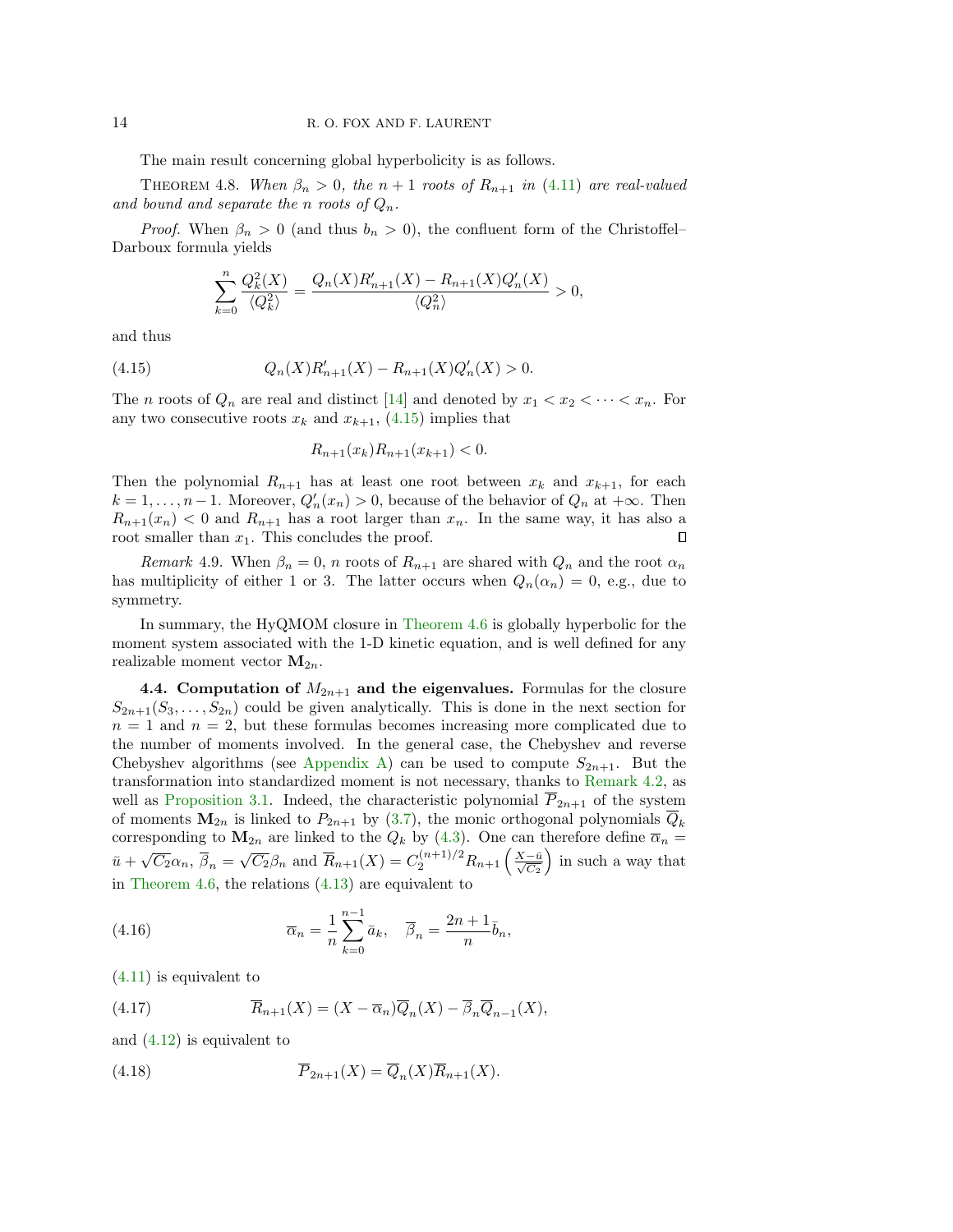Then,  $M_{2n+1}$  can be found from  $\mathbf{M}_{2n}$  by Algorithm [2:](#page-15-0) the  $\bar{a}_k$  and  $\bar{b}_k$  are first computed from the moments by the Chebyshev algorithm, the value of  $\bar{a}_n$  is given by the closure  $\bar{a}_n = \bar{\alpha}_n$ , and the reverse Chebyshev algorithm then allows to compute  $M_{2n+1}$ .

The eigenvalues of the corresponding system, i.e., the roots of  $Q_n$  and  $R_{n+1}$ , are then the eigenvalues of the following Jacobi matrices:

<span id="page-14-3"></span>(4.19) 
$$
\mathbf{J}_n = \begin{pmatrix} \bar{a}_0 & \sqrt{\bar{b}_1} & & \\ \sqrt{\bar{b}_1} & \bar{a}_1 & \sqrt{\bar{b}_2} & \\ & \ddots & \ddots & \ddots \\ & & \sqrt{\bar{b}_{n-2}} & \bar{a}_{n-2} & \sqrt{\bar{b}_{n-1}} \\ & & & \sqrt{\bar{b}_{n-1}} & \bar{a}_{n-1} \end{pmatrix}
$$

and

<span id="page-14-2"></span>(4.20) 
$$
\mathbf{K}_{n+1} = \begin{pmatrix} \bar{a}_0 & \sqrt{\bar{b}_1} & & \\ \sqrt{\bar{b}_1} & \bar{a}_1 & \sqrt{\bar{b}_2} & \\ & \ddots & \ddots & \ddots \\ & & \sqrt{\bar{b}_{n-1}} & \bar{a}_{n-1} & \sqrt{\bar{\beta}_n} \\ & & & \sqrt{\bar{\beta}_n} & \bar{\alpha}_n \end{pmatrix}.
$$

<span id="page-14-0"></span>5. Examples of the HyQMOM closure for  $n \leq 5$ . In this section, we apply the HyQMOM closure for  $S_{2n+1}$  from [Theorem 4.6](#page-11-7) with [Theorem 3.2](#page-7-1) to find the characteristic polynomial  $P_{2n+1}$  for  $n \leq 5$ . Example plots are shown to illustrate the behavior of the roots of these polynomials as a function of  $H_{2n}$  (i.e., distance from the boundary of moment space). For completeness, we begin with the trivial case  $n = 1$ .

<span id="page-14-1"></span>**5.1.**  $n = 1$ . As first shown in [\[13\]](#page-27-24), here  $S_3 = 0$  and the characteristic polynomial is

(5.1) 
$$
P_3 = X(X^2 - 3) = Q_1 R_2 \implies R_2 = X^2 - 3 = XQ_1 - \beta_1 Q_0.
$$

Thus, for  $n = 1$ , there are three real-valued roots  $(0, \pm)$ 3), which correspond to the root of  $Q_1$  and the two roots of  $R_2$ . As is well known in the literature, the moment system (i.e., the 1-D Euler equations) with  $(M_0, M_1, M_2)$  is globally hyperbolic.

**5.2.**  $n = 2$ . Here  $\alpha_2 = \frac{1}{2}S_3$  yields  $S_5 = \frac{1}{2}S_3(5S_4 - 3S_3^2 - 1)$ . The coefficients of the characteristic polynomial  $P_5$  are

(5.2) 
$$
c_5 = 1
$$
,  $c_4 = -\frac{5}{2}S_3$ ,  $c_3 = \frac{1}{2}(-4 + 4S_3^2 - 5H_4)$ ,  $c_2 = \frac{1}{2}S_3(6 - S_3^2 + 5H_4)$ ,  
 $c_1 = \frac{1}{2}(2 - 2S_3^2 + 5H_4)$ ,  $c_0 = -\frac{1}{2}S_3$ .

When  $H_4 = 0$ , the middle root is located at  $\alpha_2$ . Otherwise, there are two real-valued roots at  $\frac{1}{2}[S_3 \pm (4+S_3^2)^{1/2}]$  (i.e., the roots of  $Q_2$ ), and three distinct real-valued roots from

(5.3) 
$$
R_3 = X^3 - \frac{3}{2}S_3X^2 + \frac{1}{2}(-2 + S_3^2 - 5H_4)X + \frac{1}{2}S_3.
$$

[Figure 1](#page-16-1) illustrates the behavior of the roots for  $S_3 = -1$  with varying  $H_4$ . The roots of  $Q_2$  are independent of  $H_4$  and the two roots of  $R_3$  join those of  $Q_2$  when  $H_4$  tends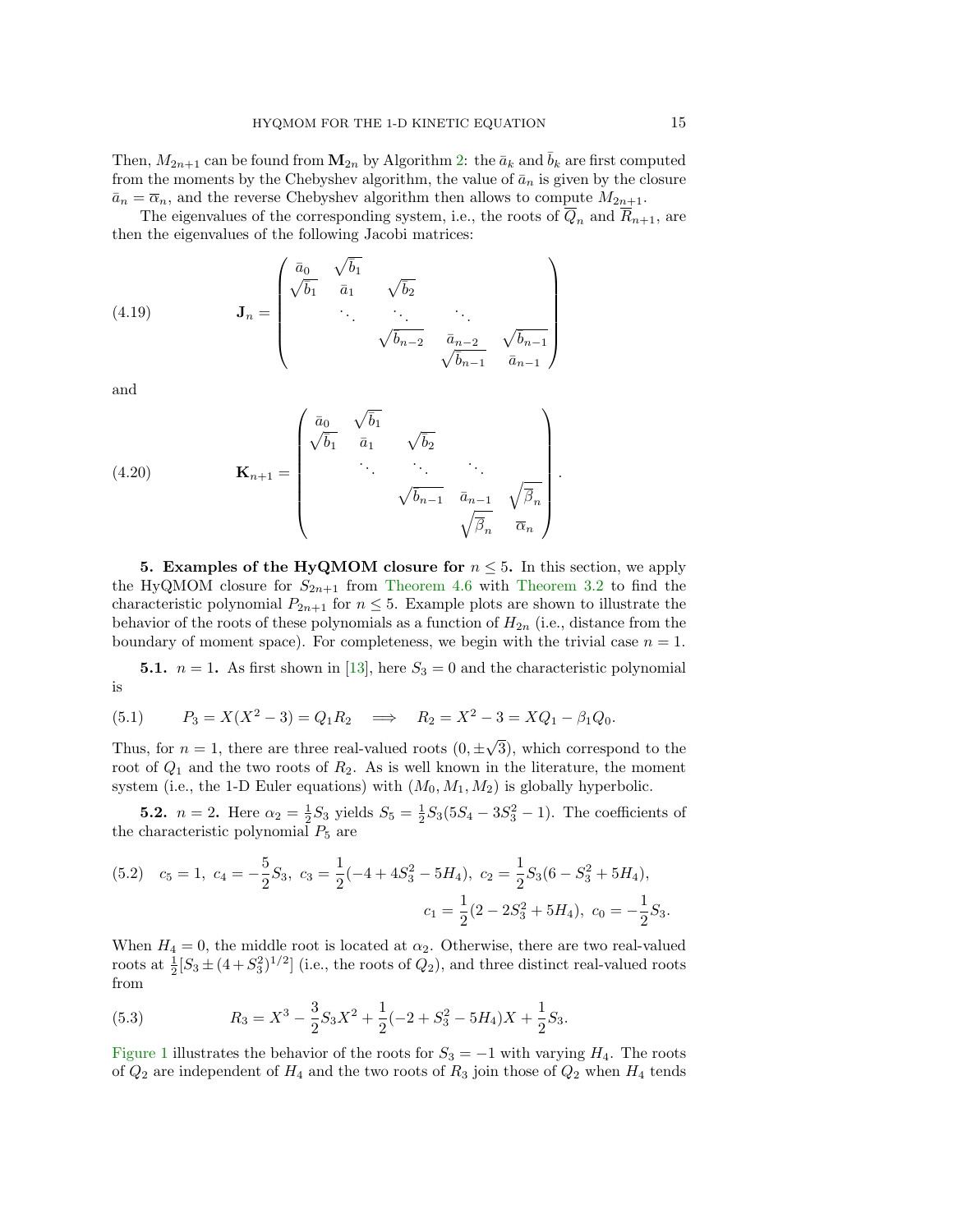Algorithm 2: Computation of  $M_{2n+1}$ 

<span id="page-15-0"></span>**Data:**  $M_{2n}$  strictly realizable Result:  $M_{2n+1}$ Initialize each scalar  $\sigma_{k,p}$  to zero for  $k \in \{-1, \ldots, n\}, p \in \{0, \ldots, 2n+1\};$ for  $p \leftarrow 0$  to  $2n$  do  $\left| / \right|$  Chebyshev algorithm  $\mid \sigma_{0,p} \leftarrow M_p;$  $\bar{a}_0 \leftarrow \frac{M_1}{M_0};$  $\bar{b}_0 \leftarrow 0;$ for  $k \leftarrow 1$  to  $n - 1$  do for  $p \leftarrow k$  to  $2n - k$  do  $\sigma_{k,p} \leftarrow \sigma_{k-1,p+1} - \bar{a}_{k-1}\sigma_{k-1,p} - \bar{b}_{k-1}\sigma_{k-2,p};$  $\bar{a}_k \leftarrow \frac{\sigma_{k,k+1}}{2}$  $\frac{\sigma_{k,k+1}}{\sigma_{k,k}} - \frac{\sigma_{k-1,k}}{\sigma_{k-1,k-1}}$  $\frac{\sigma_{k-1,k}}{\sigma_{k-1,k-1}}$ ;  $\bar{b}_k \leftarrow \frac{\sigma_{k,k}}{2}$  $\frac{\sigma_{k,k}}{\sigma_{k-1,k-1}}$ ;  $\sigma_{n,n} \leftarrow \sigma_{n-1,n+1} - \bar{a}_{n-1} \sigma_{n-1,n} - \bar{b}_{n-1} \sigma_{n-2,n};$  $\overline{b}_n \leftarrow \frac{\sigma_{n,n}}{n}$  $\frac{\sigma_{n,n}}{\sigma_{n-1,n-1}};$  $\bar{a}_n \leftarrow \frac{1}{a}$ n  $\sum^{n-1}$  $k=0$ // Set the closure;  $\sigma_{n,n+1} \leftarrow \sigma_{n,n} \left( \bar{a}_n + \frac{\sigma_{n-1,n}}{\sigma} \right)$  $\sigma_{n-1,n-1}$  // Reverse Chebyshev algorithm; for  $k \leftarrow n - 1$  to 0 do  $\begin{array}{c} \n\mid \ \sigma_{k,2n-k+1} \leftarrow \sigma_{k+1,2n-k} + \bar{a}_k \sigma_{k,2n-k} + \bar{b}_k \sigma_{k-1,2n-k};\n\end{array}$  $M_{2n+1} \leftarrow \sigma_{0,2n+1};$ 

to zero. Moreover, we can also see how the absolute value of the extremal roots of  $R_3$  increase with  $H_4$ . We can also remark that with Gaussian moments,  $Q_2$  is the Hermite polynomial  $He_2$  and  $R_3 = X^3 - 6X$ .

**5.3.**  $n > 3$ . For  $n = 3, 4, 5$ , the characteristic polynomial  $P_{2n+1}$  is found from  $\alpha_n = a_n$ . In the same way as for  $n = 2$ , [Figure 1](#page-16-1) illustrates the behavior of its roots with fixed values of  $(S_3, \ldots, S_{2n-1})$  and varying  $S_{2n}$ , or equivalently  $H_{2n}$ . For  $n = 3$ , we took  $(S_3, S_4, S_5) = (-1, 5, -8)$ ; for  $n = 4$ ,  $(S_3, S_4, S_5, S_6, S_7)$  $(-1, 5, -8, 67.3, -100)$ ; and for  $n = 5$ ,

$$
(S_3, S_4, S_5, S_6, S_7, S_8, S_9) = (-1, 5, -8, 67.3, -100, 3000, 0).
$$

The same type of behavior as for the case  $n = 2$  is observed. Notwithstanding, for large n, the roots of  $Q_n$  depend on all the standardized moments up to  $S_{2n-1}$ . Thus, the roots can be very different depending, for example, on how close the moment vector is to the boundary of moment space (which determines the lower bound on the even-order standardized moments).

Let us also remark that for  $n = 3$ , with Gaussian moments,  $Q_3$  is the Hermite polynomial  $He_3$  and  $R_4 = X^4 - 10X^2 + 9$ . In the case  $n = 4$ , with nine roots depending on six parameters, the root locations can vary greatly for different values of the central moments, and will be very different from the roots of the Hermite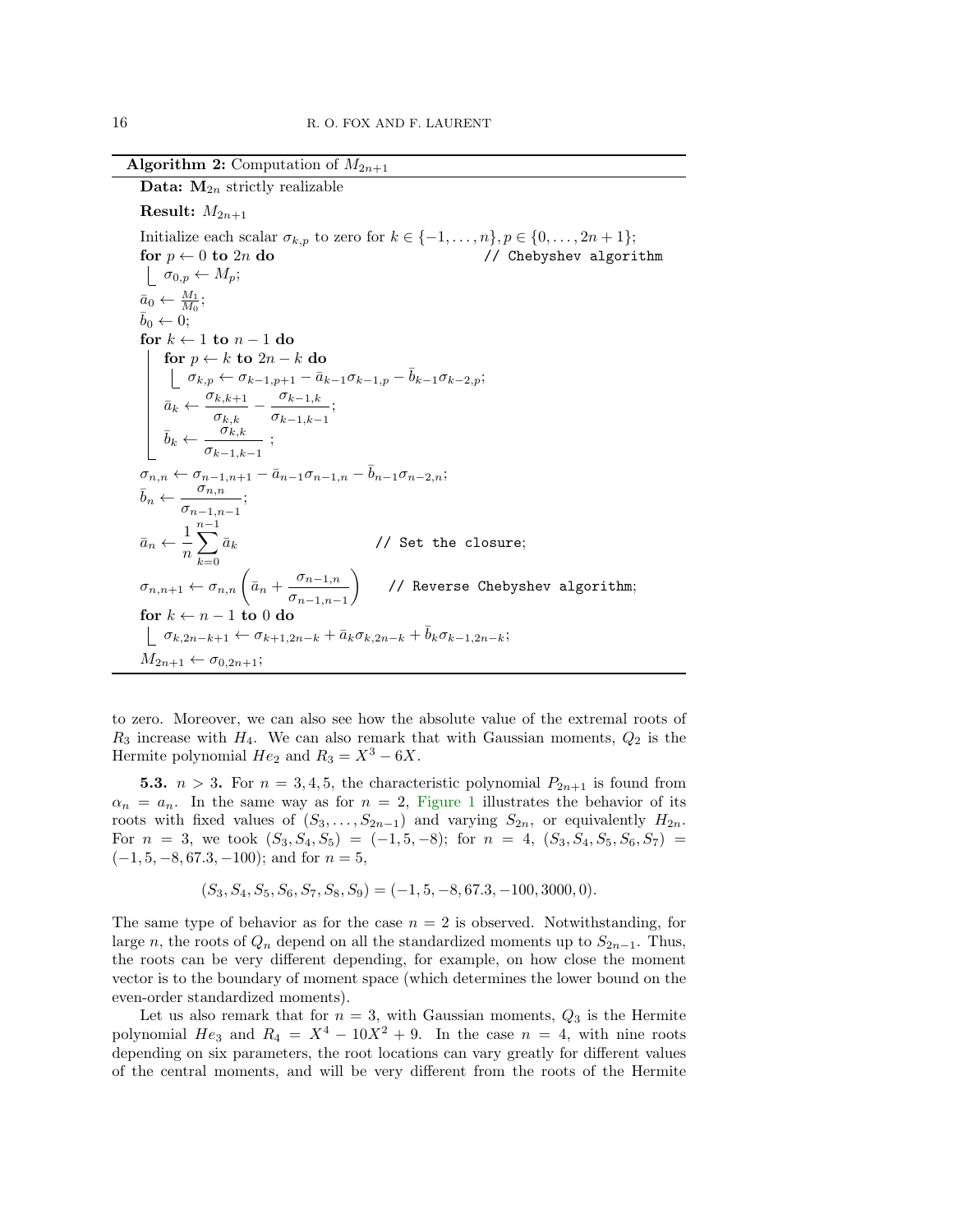<span id="page-16-1"></span>

Fig. 1: Roots  $\mu$  of  $Q_n$  (blue lines) and  $R_{n+1}$  (red lines) and thus of  $P_{2n+1} = Q_n R_{n+1}$  as functions of  $H_{2n}$  for  $n = 2$  and  $S_3 = -1$  (top left),  $n = 3$  and  $(S_3, S_4, S_5) = (-1, 5, -8)$ (top right),  $n = 4$  and  $(S_3, S_4, S_5, S_6, S_7) = (-1, 5, -8, 67.3, -100)$  (bottom left) and  $n = 5$  for  $(S_3, S_4, S_5, S_6, S_7, S_8, S_9) = (-1, 5, -8, 67.3, -100, 3000, 0)$  (bottom right). For clarity, the lower-order standardized moments are held constant, but would likely also vary in real applications.

polynomial  $He_9$  used in Grad's moment closure [\[17\]](#page-27-0). For  $n = 5$ ,  $Q_5$  is the Hermite polynomial  $He_5$ . For nearly Gaussian, asymmetric moment sets, the roots of  $Q_n$  will be slightly displaced from those of the Hermite polynomial.

For the example in [section 6,](#page-16-0) calculations are done for  $n$  up to 20 with no particular difficulties. In practice, the only foreseeable difficulty with using the HyQMOM closure for even larger  $n$  is that associated with the accuracy of using the Chebyshev algorithm to find the recurrence coefficients from a realizable moment vector [\[14\]](#page-27-10).

<span id="page-16-0"></span>6. Numerical example for the 1-D kinetic equation. In order to illustrate the predictions of the HyQMOM closure, we consider the 1-D Riemann problem from [\[3,](#page-27-23) [13\]](#page-27-24), for which the analytical solution for the VDF can be used to find reference solutions for the moments [\[3\]](#page-27-23). The initial condition for the mean velocity has a step at  $x = 0$ :

$$
\bar{u} = \begin{cases} +1 & \text{if } x < 0, \\ -1 & \text{if } x \ge 0. \end{cases}
$$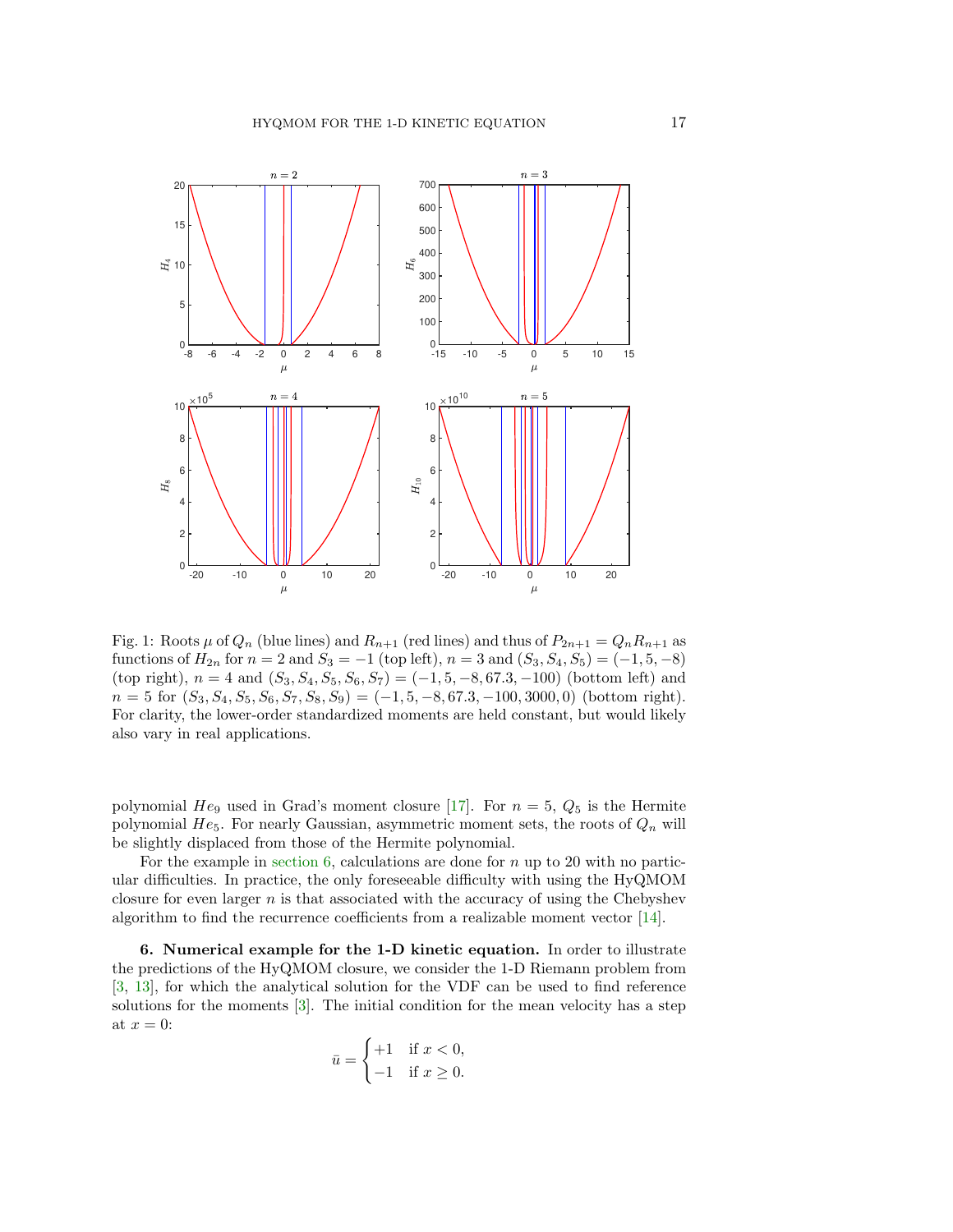<span id="page-17-0"></span>

Fig. 2: Numerical solution at  $t = 0.1$  of 1-D Riemann problem for the moments. Black, analytical solution. Blue,  $n = 2$ . Green,  $n = 3$ . Red,  $n = 4$ .

Otherwise, for all  $x$ , the initial moments correspond to a Maxwellian distribution function (i.e.,  $S_{2k+1} = 0$  and  $S_{2k+2} = (2k+1)S_{2k}$  for  $k \ge 1$ ) with  $M_0 = 1$  and  $C_2 = \frac{1}{3}$ . Due to the discontinuous mean velocity, for  $t > 0$  and starting near  $x = 0$ , the VDF quickly becomes far from Maxwellian. The analytical solution is given in [\[3\]](#page-27-23), and reported in [Figures 2](#page-17-0) and [3](#page-18-0) at  $t = 0.1$ .

The moment system [\(3.3\)](#page-5-0) is solved numerically on the 1-D computational domain  $-0.5 < x < 0.5$  discretized into 4000 finite volumes using a first-order HLL scheme [\[33\]](#page-28-5). The CFL number is set to 0.5. The maximum/minimum eigenvalues over the domain needed to define the HLL fluxes are computed at each time step. They are the maximum/minimum roots of  $R_{n+1}$  and these roots are computed from the coefficients  $\bar{a}_k$  and  $b_k$  by computing the eigenvalues of the corresponding Jacobi matrix given by [\(4.20\)](#page-14-2). For comparison, the results found using the Gaussian, the Gaussian-EQMOM, and the entropy maximization closures are given in Fig. 2 of [\[3\]](#page-27-23). Results with  $n = 2$ for the previous definition of HyQMOM (i.e., with  $a_2 = 0$ ) and QMOM are given in Figs. 1 and 2 of  $[13]$ .

Qualitatively, the HyQMOM results for  $n = 2$  with  $a_2 = \frac{1}{2}S_3$  are better than with  $a_2 = 0$ . This is likely due to the fact that the three eigenvalues are different due to their dependence on  $a_2$ . For example, when  $S_3 < 0$  (i.e.,  $x < 0$ ), the most negative eigenvalue with  $a_2 = \frac{1}{2}S_3$  has larger magnitude than with  $a_2 = 0$ . Thus, information propagates faster towards the left, giving, for example, a better approximation of the moments when compared to the analytical solution. This is clearly seen for  $S_3$  where the location of the minimum (maximum) is better predicted with  $a_2 = \frac{1}{2}S_3$ , as is the maximum of  $S_4$ . With  $a_2 = 0$ , the latter is significantly under-predicted (by a factor of two). In summary, for  $n = 2$  using the HyQMOM closure from this work yields more accurate predictions for the eigenvalues and thus for the moments. Notwithstanding,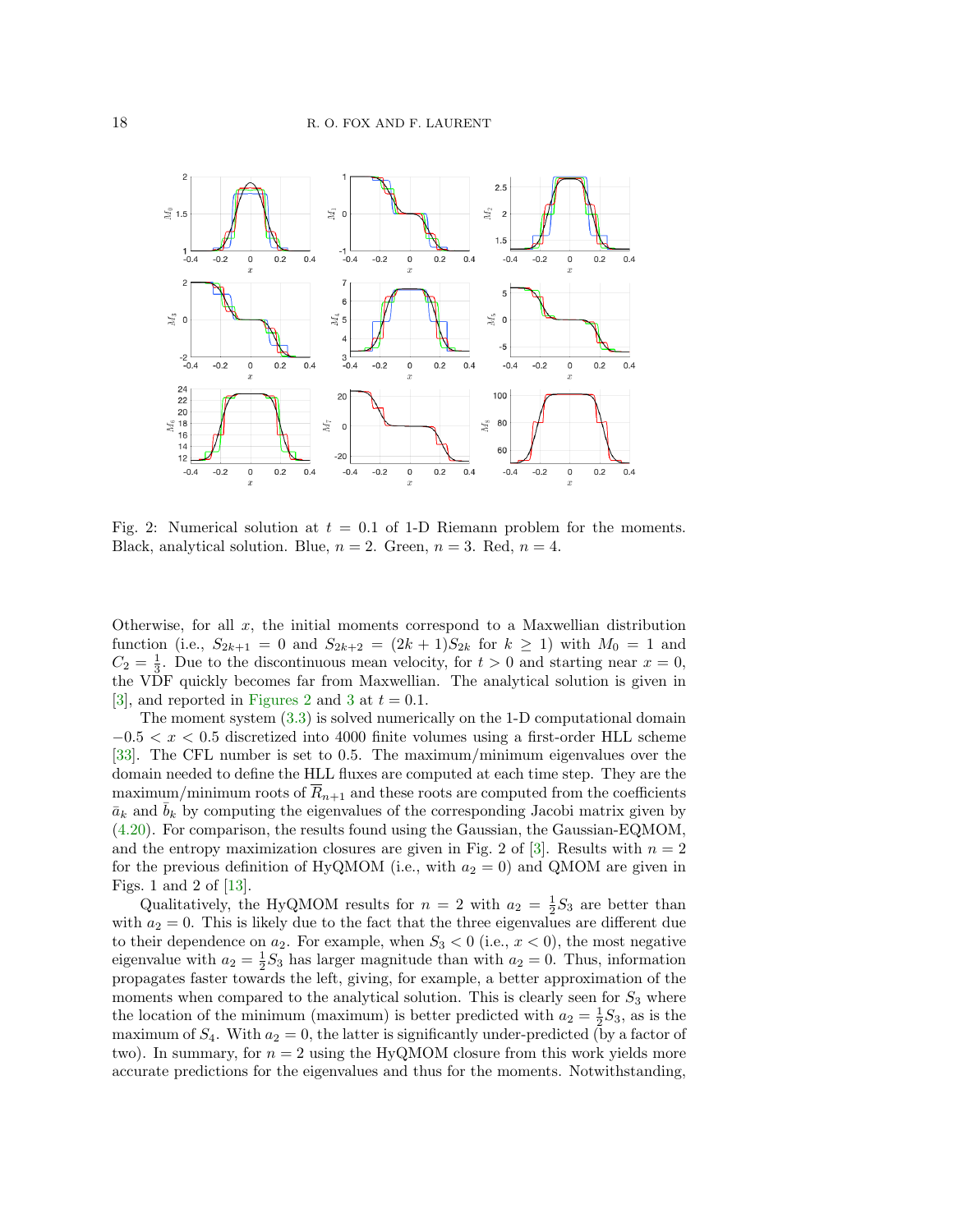<span id="page-18-0"></span>

Fig. 3: Numerical solution at  $t = 0.1$  of 1-D Riemann problem for the standardized moments. Black, analytical solution. Blue,  $n = 2$ . Green,  $n = 3$ . Red,  $n = 4$ .

both definitions lead to globally hyperbolic moment systems, indicating that even within the family of hyperbolic closures improvements are possible by modifying the eigenvalues.

As can be seen from [Figures 2](#page-17-0) and [3,](#page-18-0) the HyQMOM prediction improves with increasing n. As expected for a hyperbolic system with  $2n + 1$  degrees of freedom, the different speeds associated with the eigenvalues result in sub-shocks that are not present in the infinite-dimensional analytical solution. Remarkably, as  $n$  increases, the speeds adapt to better capture the shapes of the moment profiles. We should remind the reader that these speeds are not known in advance (i.e., unlike with Hermite expansions), but adapt to the changing moments in a highly nonlinear manner. Although this non-linearity makes the analysis of the moment system challenging, it is a significant strength of QBMM because it allows the characteristic speeds to reflect very accurately the underlying moments. For example, with Gaussian moments a subset of the speeds correspond to the roots of a Hermite polynomial, while on the boundary of moment space they reduce to QMOM as required by the known form of the VDF.

To examine convergence, the simulations were done without any trouble up to  $n = 20$ , showing the robustness of the method. Moreover, for the final solution, the maximal eigenvalue in absolute value is about 3.34 for  $n = 2$ , 5.32 for  $n = 10$ , and 6.5 for  $n = 20$ ; so they do not increase drastically. The  $L_2$  norm of the error for each moment is then computed for each simulation and normalized by the  $L_2$  norm of the analytical solution. These results are plotted on [Figure 4](#page-19-1) as functions of  $n$ , varying from 2 to 20. Each line corresponds to a moment, from  $M_0$  to  $M_{20}$ , with a gradation of the color from red to blue and then from blue to green. The group of curves at the bottom corresponds to even-order moments, whereas the top group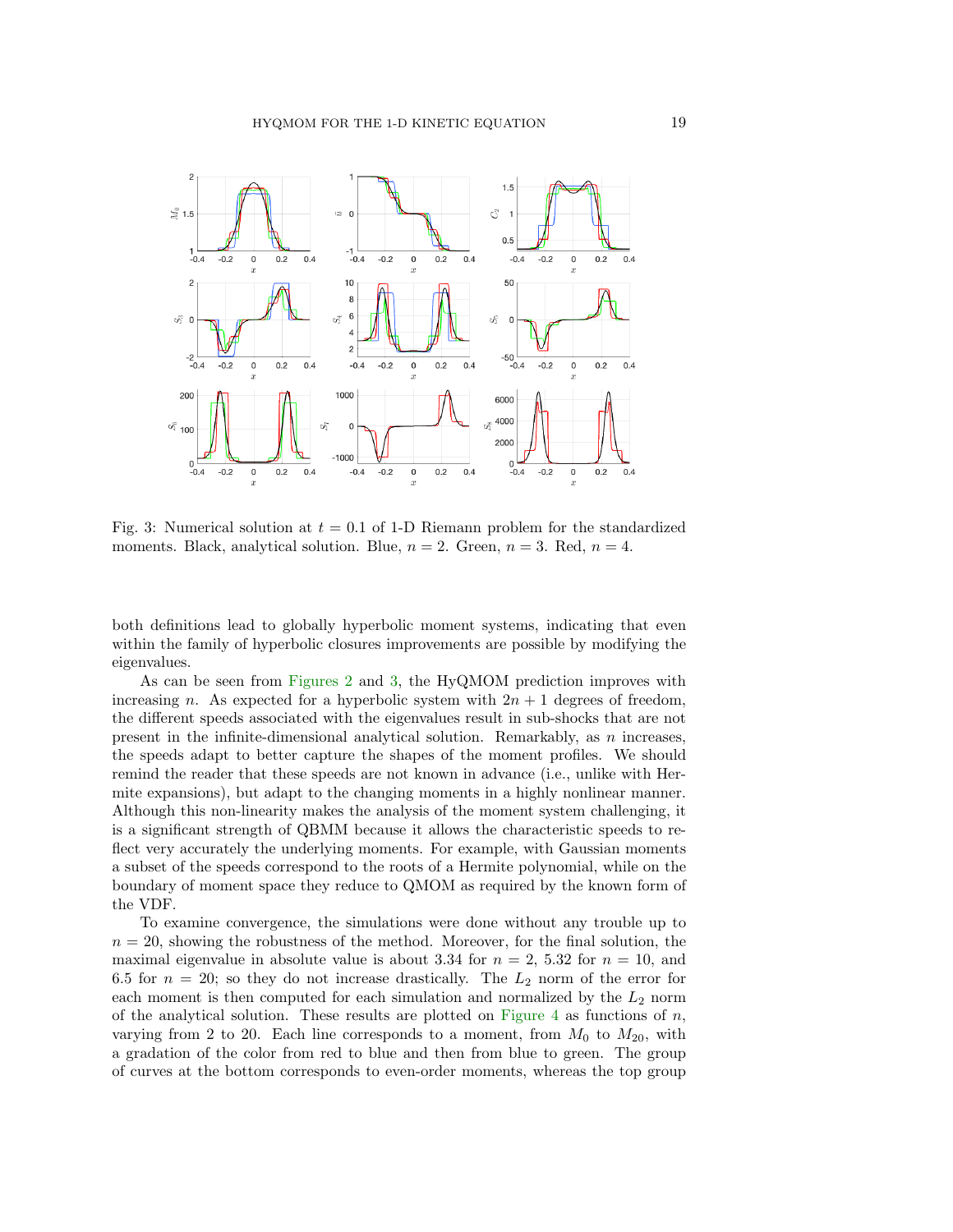<span id="page-19-1"></span>

Fig. 4: Error on the moments for the numerical solution at  $t = 0.1$  of the 1-D Riemann problem depending on n. Color gradation from red (for  $M_0$ ) to blue (for  $M_5$ ) and from blue (for  $M_5$ ) to green  $(M_{20})$ .

corresponds to odd-order moments, with (for fixed  $n$ ) an error that increases with the order. Example results for the moments with  $n = 10$  are given in [Appendix D.](#page-25-0) With  $n = 20$  the curves nearly overlap and cannot be distinguished with the scaling used for the plots. Based on these results and [Figure 4,](#page-19-1) the HyQMOM closure appears to converge with increasing  $n$ . As a measure of the computation cost, the case with  $n = 20$  required 22 mins using Matlab on a laptop computer.

<span id="page-19-0"></span>7. Discussion and conclusions. Despite its apparently simple form, the path from the original HyQMOM closure for  $n = 2$  to the general HyQMOM closure in [Theorem 4.6](#page-11-7) was not straightforward. In [\[13\]](#page-27-24), the 1-D HyQMOM closure for  $n = 2$ was discovered by forcing an abscissa of a representing VDF to be located at the mean velocity (this induces  $a_2 = 0$ ). We therefore first sought to extend this condition to  $2 < n$ , but were unsuccessful at finding a globally hyperbolic closure. By relaxing this condition, we were able to find closures with  $\alpha_n \neq 0$  that are hyperbolic in restricted regions of moment space. However, the first real breakthrough came from the realization that as  $H_{2n} \to 0$ , we must have  $P_{2n+1}(X) \to (X - \alpha_n)Q_n^2(X)$ . When combined with the condition  $\langle P_{2n+1} \rangle = 0$ , this implies that on the boundary of moment space we must have  $a_n = \alpha_n$ , which provides a closure for  $S_{2n+1}$ . Thus, using the results from [Proposition 3.1](#page-5-3) and [Theorem 3.2,](#page-7-1) we next sought functional forms for  $a_n$  depending only on the standardized moments.

This approach turned out to be relatively fruitful, enabling us to find closures up to  $n = 5$  that, at least numerically, appeared to be globally hyperbolic. Nevertheless, it was impossible to prove global hyperbolicity as the expressions were too complicated to advance analytically. However, we did observe that all such closures were nearly of the form  $P_{2n+1} = Q_n R_{n+1} + remainder$ , where the remainder term went to zero as  $H_{2n} \to 0$ . As discussed in [Appendix B](#page-21-0) for  $n = 2$ , the family of closures with  $P_{2n+1} = Q_n R_{n+1}$  is not unique, nor is it usually possible to prove global hyperbolicity for larger n. But searching only for candidate polynomials  $R_{n+1}$  greatly narrowed the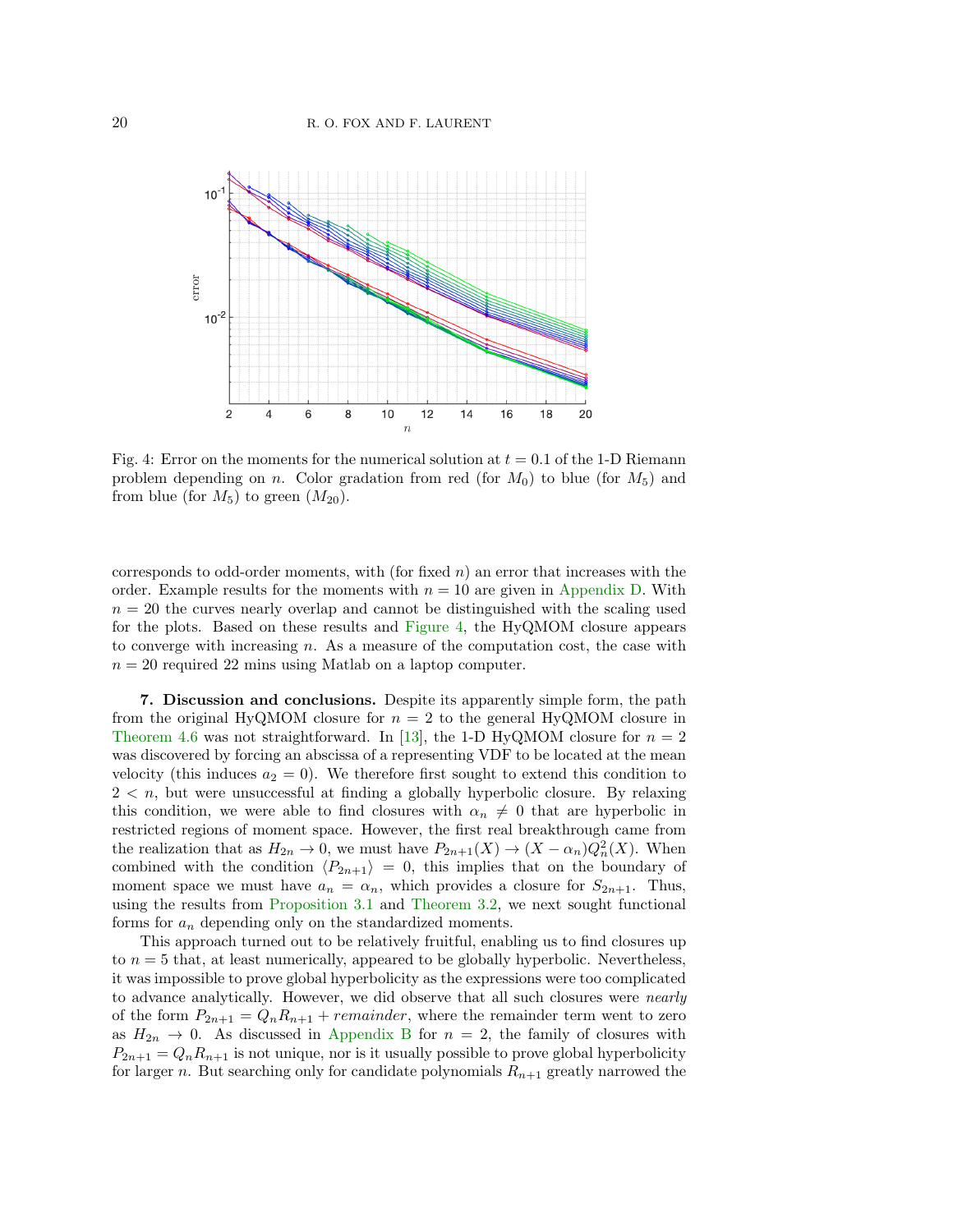field of possible closures. The decisive final breakthrough was [Theorem 4.5,](#page-10-1) which led us directly to [Theorem 4.6.](#page-11-7) The classical proof of the relationship between the roots of  $Q_n$  and  $R_{n+1}$  in [Theorem 4.8](#page-13-1) followed immediately, and established global hyperbolicity at least for  $n \leq 9$ .

From a computational standpoint, Algorithm [2](#page-15-0) for computing  $M_{2n+1}$  (and its extension in [Appendix E\)](#page-25-1) is extremely efficient, especially when compared to the other candidate closures discussed above for which the cost of computing  $M_{2n+1}$  becomes intractable for  $5 \leq n$ . Likewise, the Jacobi matrices in [\(4.19\)](#page-14-3) and [\(4.20\)](#page-14-2) provide the eigenvalues of the free-transport term at very little additional cost. As demonstrated in [section 6,](#page-16-0) this efficiency allowed us to test the convergence of the HyQMOM closure for  $n = 20$  (i.e., up to  $M_{41}$ ). Nonetheless, it should be possible to go to even larger n using Algorithm [2](#page-15-0) if needed.

Because it was developed to control the eigenvalues of the free-transport term in the 1-D kinetic equation, one can ask whether the HyQMOM closure will be useful for closing other terms such as collisions or drag exchange with a second phase [\[27\]](#page-27-22). In any case, a VDF as a weighted sum of  $n + 1$  Dirac delta functions found from  $J_{n+1}$  defined in [\(4.19\)](#page-14-3) can be uniquely associated with the HyQMOM closure. The pragmatic response is that HyQMOM will be at least as good as QMOM with  $n + 1$ weights and abscissas for evaluating unclosed integrals with respect to the unknown velocity VDF.

For population balance equations defined on semi-infinite or finite domains, it is not obvious that HyQMOM will provide any advantage relative to QMOM. Given that HyQMOM uses the even-order moment  $M_{2n}$  while QMOM uses the odd-order moment  $M_{2n+1}$ , it will be necessary to prove that the HyQMOM closure for  $M_{2n+1}$  is realizable for semi-infinite and finite domains. If this is the case, then the HyQMOM closure presented in this work can be used to investigate convergence with increasing n. Besides the kinetic equation and population balances, other potential applications of the HyQMOM closure include radiation transport [\[35,](#page-28-6) [9,](#page-27-7) [10\]](#page-27-8) and multiphase-flow models derived from a kinetic equation [\[27\]](#page-27-22).

Our current research is focused on the extension of 1-D HyQMOM to multiple dimensions (e.g., 2-D and 3-D) and infinite domains. In prior work with  $n = 2$  [\[13,](#page-27-24) [29\]](#page-28-7), this was accomplished using the conditional QMOM [\[38\]](#page-28-8) and a reconstructed VDF based on the weights and abscissas corresponding to  $Q_3$ . For our extension of 1-D HyQMOM, we eschew that approach, and instead seek to close the multi-dimensional moments appearing in the free-transport flux vector using ideas developed in the present work. Our initial results in this direction are promising from both an analytical and computational perspective.

#### <span id="page-20-0"></span>Appendix A. Chebyshev and reverse Chebyshev algorithms.

Let us consider a strictly realizable moment vector  $\mathbf{M}_N$  and the associated linear functional  $\langle \cdot \rangle_{\mathbf{M}_N}$  on  $\mathbb{R}[X]_N$  defined by [\(2.8\)](#page-4-4). Let us also define the sequence  $(Q_k)_{k=0,\dots,n}$  of monic orthogonal polynomials for the scalar product  $(p,q) \mapsto \langle pq \rangle_{\mathbf{M}_N}$ of  $\mathbb{R}[X]_n$ , with  $n = \lfloor \frac{N}{2} \rfloor$ . The coefficients  $(a_k)_{k=0,\ldots,\lfloor \frac{N-1}{2} \rfloor}$  and  $(b_k)_{k=0,\ldots,\lfloor \frac{N}{2} \rfloor}$  of the recurrence relation for the monic orthogonal polynomials  $(Q_{k+1} = (X - a_k)Q_k$  $b_kQ_{k-1}$  with  $Q_0 = 1, Q_{-1} = 0$  can be computed from the moments thanks to several algorithms: Rutishauser's QD algorithm [\[30,](#page-28-9) [19\]](#page-27-25), Gordon's PD algorithm [\[15,](#page-27-26) [16\]](#page-27-27), and a variation of an algorithm attributed to Chebyshev and given by Wheeler in [\[37\]](#page-28-1). However, except for the last one (referred to as the Chebyshev algorithm here), these algorithms first compute the variables  $(\zeta_k)_{k=1,\dots,N}$  such that  $b_k = \zeta_{2k-1}\zeta_{2k}$  and  $a_k = \zeta_{2k} + \zeta_{2k+1}$ . They can then fail as a result of symmetries in a VDF corresponding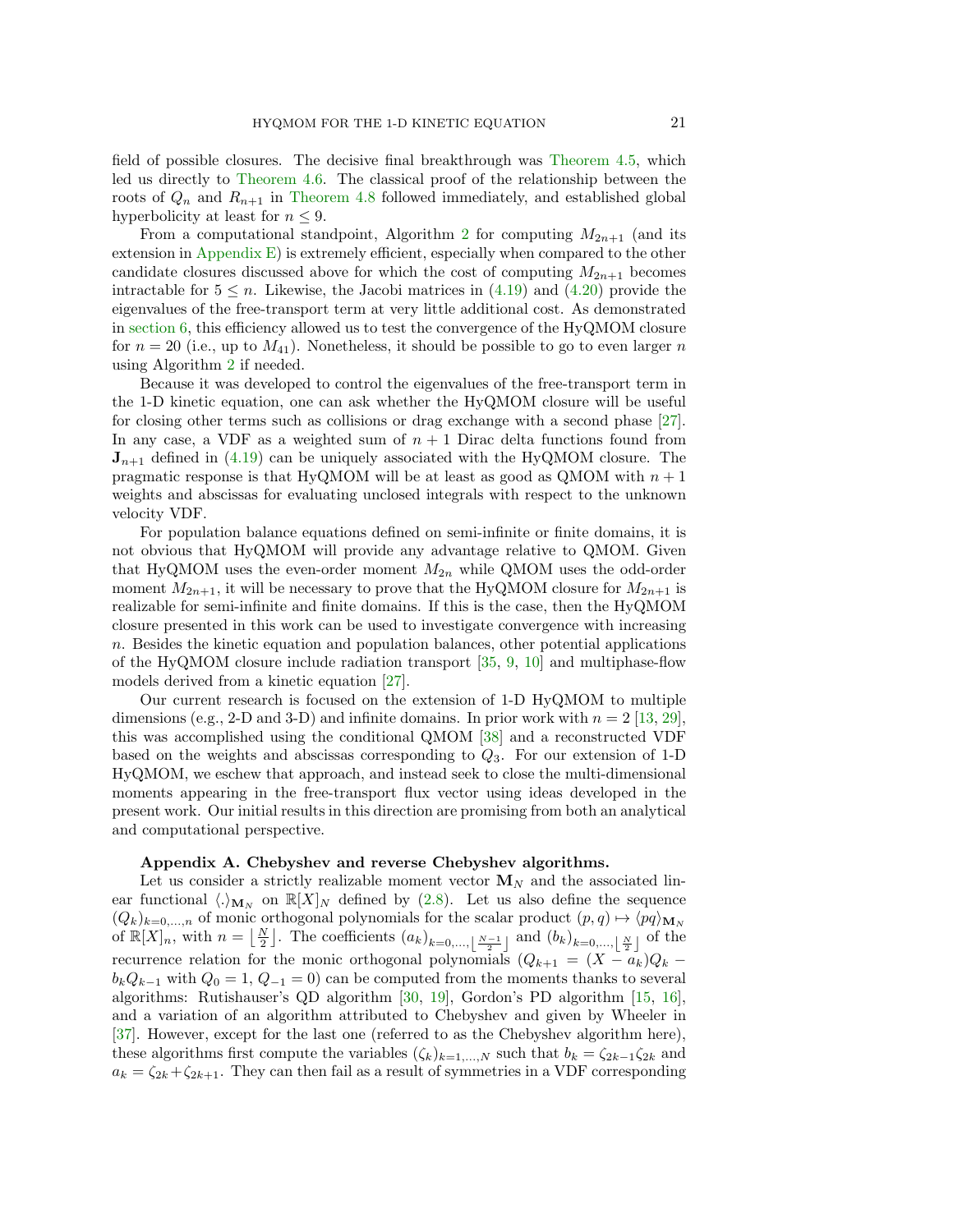Algorithm 3: Computation of the coefficients of the recurrence relation from the moments

<span id="page-21-1"></span>Data:  $M_N$  strictly realizable

 $\textbf{Result:} \; \left( a_k \right)_{k=0,..., \left \lfloor \frac{N-1}{2} \right \rfloor} \; \text{and} \; \left( b_k \right)_{k=0,..., \left \lfloor \frac{N}{2} \right \rfloor}$  $n \leftarrow \left\lfloor \frac{N}{2} \right\rfloor;$ Initialize each scalar  $\sigma_{k,p}$  to zero for  $k \in \{-1, \ldots, n\}, p \in \{0, \ldots, N\};$ for  $p \leftarrow 0$  to N do  $\sigma_{0,p} \leftarrow M_p;$  $b_0 \leftarrow M_0;$  $a_0 \leftarrow \frac{M_1}{M_0};$ for  $k \leftarrow 1$  to n do for  $p \leftarrow k$  to  $N - k$  do  $\sigma_{k,p} \leftarrow \sigma_{k-1,p+1} - a_{k-1}\sigma_{k-1,p} - b_{k-1}\sigma_{k-2,p};$  $b_k \leftarrow \frac{\sigma_{k,k}}{\sigma_{k-1,k-1}}$  $\frac{\sigma_{k,k}}{\sigma_{k,k}}$ ; if  $k < n$  or N is odd then  $a_k \leftarrow \frac{\sigma_{k,k+1}}{2}$  $\frac{\sigma_{k,k+1}}{\sigma_{k,k}} - \frac{\sigma_{k-1,k}}{\sigma_{k-1,k-1}}$  $\frac{\sigma_{k-1,k}}{\sigma_{k-1,k-1}}$ ;

to  $M_N$ : the values  $\zeta_k$  are indeed well defined and positive when the support of the VDF is included on  $(0, +\infty)$ , whereas some of them cannot be defined in some cases, like when the VDF corresponding to the moments is symmetric. That is why we use only the Chebyshev algorithm.

As explained for example in [\[37,](#page-28-1) [14,](#page-27-10) [5\]](#page-27-11), the Chebyshev algorithm introduces the quantities  $\sigma_{k,p} = \langle Q_k X^p \rangle_{\mathbf{M}_N}$  and uses the formulas

(A.1) 
$$
b_k = \frac{\sigma_{k,k}}{\sigma_{k-1,k-1}} \qquad a_k = \frac{\sigma_{k,k+1}}{\sigma_{k,k}} - \frac{\sigma_{k-1,k}}{\sigma_{k-1,k-1}}
$$
  
(A.2) 
$$
\sigma_{k+1,p} = \sigma_{k,p+1} - a_k \sigma_{k,p} - b_k \sigma_{k-1,p} \qquad p \ge k+1.
$$

This is given in Algorithm [3.](#page-21-1)

Conversely, from the coefficients  $(a_k)_{k=0,\dots,n}$  and  $(b_k)_{k=0,\dots,n}$ , one can compute the moment vector  $\mathbf{M}_{2n+1}$  through the reverse Chebyshev Algorithm [4,](#page-22-0) using  $Z_{k,p} =$  $\sigma_{k,k+p}$ . Let us remark that it induces

$$
\text{(A.3)}\ \ Z_{k,0} = \prod_{j=0}^k b_j, \quad Z_{k,1} = Z_{k,0} \sum_{j=0}^k a_j, \quad Z_{k,p+1} = Z_{k+1,p-1} + a_k Z_{k,p} + b_k Z_{k-1,p+1},
$$

which imply that each  $Z_{k,p}$ , and then also  $M_p$ , is a multivariate polynomial function of the  $a_i$  and  $b_i$ .

<span id="page-21-0"></span>Appendix B. Hyperbolic closures for  $n = 2$ .

Let us consider the case with five moments. The closure  $S_5(S_3, S_4)$  allows to compute the characteristic polynomial of the system:

(B.1) 
$$
P_5(X) = c_0 + c_1 X + c_2 X^2 + c_3 X^3 + c_4 X^4 + X^5
$$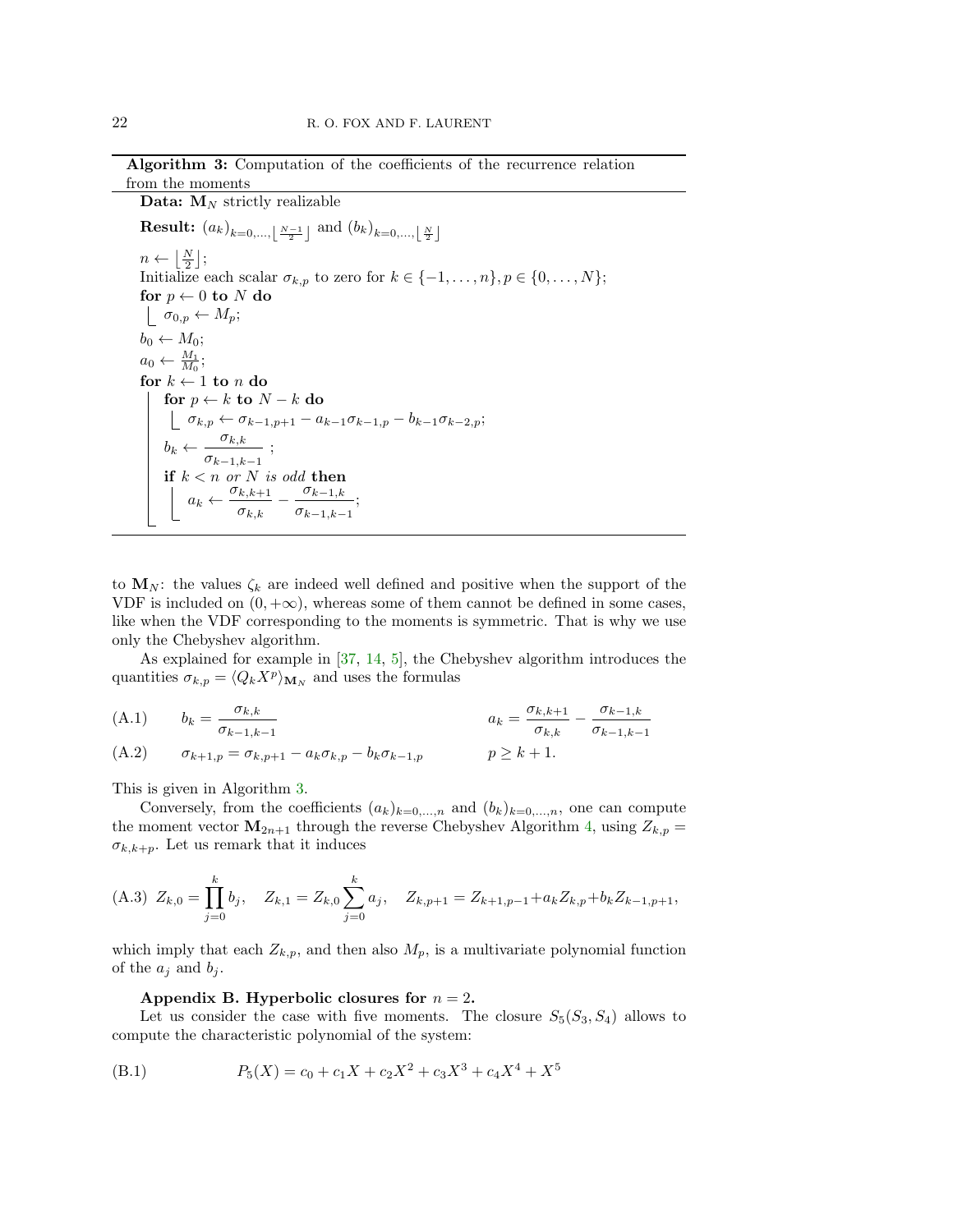Algorithm 4: Computation of the moments from the coefficients of the recurrence relation

<span id="page-22-0"></span>**Data:**  $(a_k)_{k=0,...,n}$  and  $(b_k)_{k=0,...,n}$ 

Result:  $M_{2n+1}$ 

Initialize each scalar  $Z_{k,p}$  to zero for  $k \in \{-1, \ldots, n\}, p \in \{0, \ldots, 2n\};$  $Z_{0,0} \leftarrow b_0;$  $Z_{0,1} \leftarrow b_0 a_0;$ for  $k \leftarrow 1$  to n do  $Z_{k,0} \leftarrow b_k Z_{k-1,0};$  $Z_{k,1} \leftarrow Z_{k,0} \left( a_k + \frac{Z_{k-1,1}}{Z} \right)$  $Z_{k-1,0}$  $\bigg),$ for  $p \leftarrow 1$  to  $2n$  do for  $k \leftarrow 0$  to  $\left\lfloor n - \frac{p}{2} \right\rfloor$  do  $Z_{k,p+1} \leftarrow Z_{k+1,p-1} + a_k Z_{k,p} + b_k Z_{k-1,p+1};$ for  $p \leftarrow 0$  to  $2n + 1$  do  $\mid M_p \leftarrow Z_{0,p};$ 

with

(B.2) 
$$
c_4 = -\frac{\partial S_5}{\partial S_4}, \quad c_3 = -\frac{\partial S_5}{\partial S_3}, \quad c_2 = -\frac{1}{2} (3S_3c_3 + 4S_4c_4 + S_5),
$$

$$
c_1 = -(3c_3 + 4S_3c_4 + 5S_5), \quad c_0 = \frac{1}{2} (S_3c_3 + 2S_4c_4 + 3S_5).
$$

Also recall that  $Q_2(X) = X^2 - S_3X - 1$ . The following theorem addresses the existence of hyperbolic closures for which  $P_5$  is divisible by  $Q_2$ .

<span id="page-22-2"></span>THEOREM B.1 (Hyperbolic closure for  $n = 2$ ). The polynomial  $P_5$  is divisible by  $Q_2$ , i.e.,  $P_5 = Q_2 R_3$  with  $R_3$  a real monic polynomial of degree 3, if and only if there exists a real number  $\gamma$  such that

<span id="page-22-1"></span>(B.3) 
$$
S_5(S_3, S_4) = S_3 \left( 2 + S_3^2 + \frac{5}{2} H_4 \right) + \gamma H_4 \sqrt{4 + S_3^2}.
$$

Moreover, R<sub>3</sub> has three real roots, which separate those of  $Q_2$ , if and only if  $\gamma \in$  $]-\frac{5}{2},\frac{5}{2}[$ .

*Proof.* Identifying the coefficients,  $P_5 = Q_2 R_3$  with  $R_3 = X^3 + aX^2 + bX + c$  is equivalent to

$$
\begin{pmatrix} 1 & 0 & 0 & 0 & -1 \\ -S_3 & 1 & 0 & -1 & 0 \\ -1 & -S_3 & 1 & \frac{3}{2}S_3 & 2S_4 \\ 0 & 1 & S_3 & -3 & -4S_4 \\ 0 & 0 & 1 & \frac{1}{2}S_3 & S_4 \end{pmatrix} \begin{pmatrix} a \\ b \\ c \\ c_3 \\ c_4 \end{pmatrix} = \begin{pmatrix} S_3 \\ 1 \\ -\frac{5}{2}S_5 \\ 5S_4 \\ -\frac{3}{2}S_5 \end{pmatrix}.
$$

This system gives  $c_3$  and  $c_4$ , and, with the change of variable  $S_4 = H_4 + S_3^2 + 1$ ,

$$
\left.\frac{\partial S_5}{\partial H_4}\right|_{S_3}=\frac{S_5-S_3^2-2S_3}{H_4},\quad \left.\frac{\partial S_5}{\partial S_3}\right|_{H_4}=\frac{S_3S_5+2S_3^4+12S_3^2+10H_4+8}{4+S_3^2}.
$$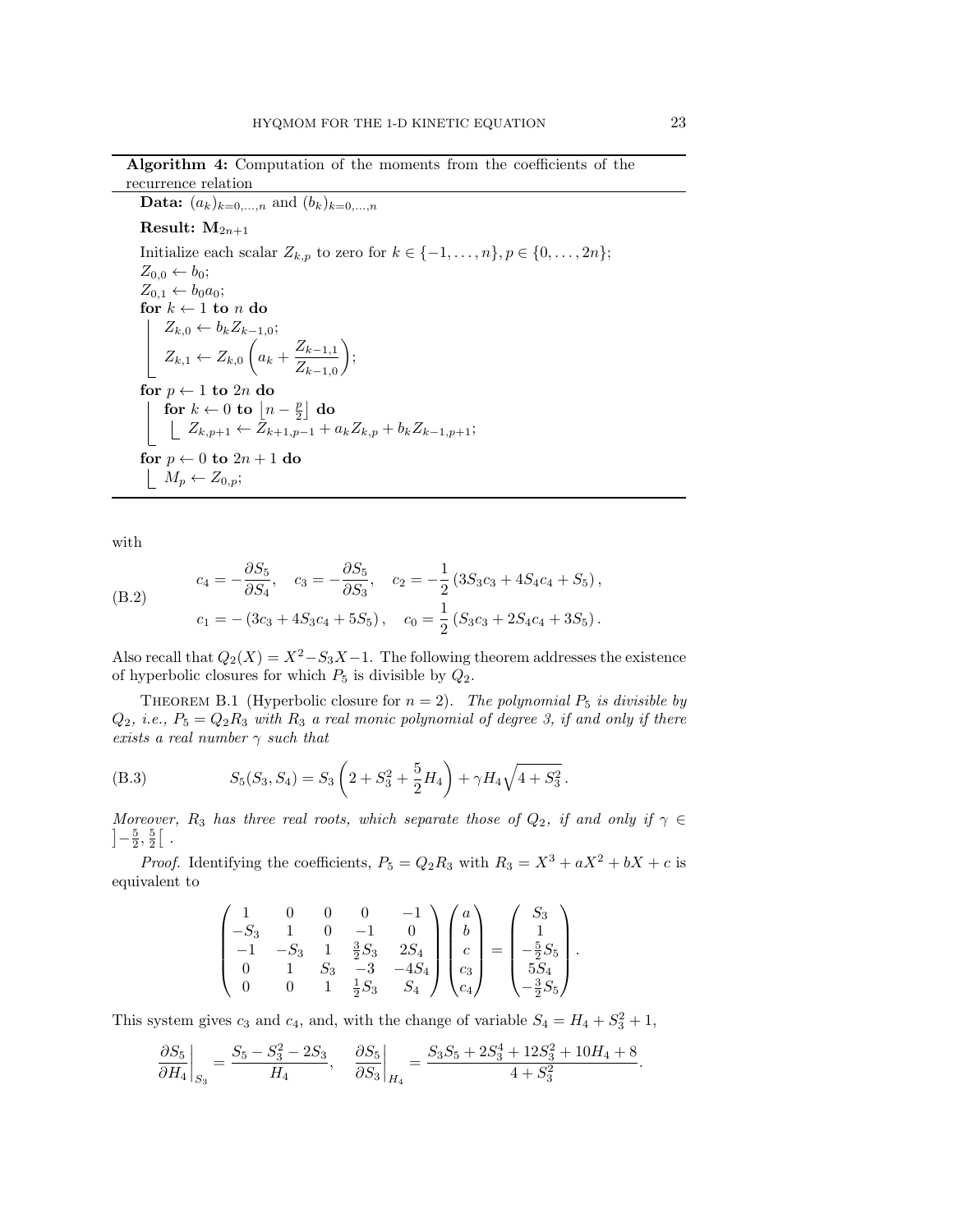Let us define  $Y(S_3, S_4)$  such that  $S_5(S_3, S_4) = S_3 (2 + S_3^2 + \frac{5}{2}H_4 + YH_4)$ . Then

$$
\left. \frac{\partial Y}{\partial H_4} \right|_{S_3} = 0, \quad S_3(4 + S_3^2) \frac{\partial Y}{\partial S_3} \bigg|_{H_4} = -4Y.
$$

This leads to  $Y = \gamma$  $\frac{\sqrt{4+S_3^2}}{S_3}$ , so that we obtain [\(B.3\)](#page-22-1).

Moreover, let  $r_{\pm} = \frac{S_3}{2} \pm \frac{\sqrt{4+S_3^2}}{2}$  denote the roots of  $Q_2$ . The values of  $R_3$  at these points are

$$
R_3(r_+) = -\frac{H_4}{2}(2\gamma + 5)r_+, \quad R_3(r_-) = \frac{H_4}{2}(5 - 2\gamma)(-r_-).
$$

Since  $r_{+} > 0$  and  $r_{-} < 0$ , it is easy to see that  $R_3(r_{+}) < 0$  and  $R_3(r_{-}) > 0$  if and only if  $\gamma \in \left]-\frac{5}{2},\frac{5}{2}\right[$ , thus concluding the proof. П

The five-moment system with the closure  $(B.3)$  is globally hyperbolic for any  $\gamma \in \left]-\frac{5}{2},\frac{5}{2}\right[$ . Let us remark that  $(B.3)$  is equivalent to

$$
a_2 = \frac{S_3}{2} + \gamma \sqrt{4 + S_3^2} \left( = \frac{(1 + 2\gamma)r_+ + (1 - 2\gamma)r_-}{2} \right).
$$

So, for  $\gamma = 0$ , one have  $a_2 = (a_0 + a_1)/2$ , which is the HyQMOM closure from [Theo](#page-11-7)[rem 4.6.](#page-11-7) Furthermore, the globally hyperbolic closure introduced in [\[13\]](#page-27-24) corresponds to  $Y = -\frac{1}{2}$  (and  $a_2 = 0$ ). However, since Y is constant, [Theorem B.1](#page-22-2) does not apply and  $P_5$  found with this closure is not divisible by  $Q_2$ .

<span id="page-23-0"></span>Appendix C. Matlab program for the proof of [Theorem 4.6.](#page-11-7) A Matlab symbolic code can be used to verify the result of [Theorem 4.6.](#page-11-7) For example, with  $n = 9$  the code is as follows:

```
clear all
close all
N = 9Nmom = 2*N+1;
a = sym('a', [1,N+1], 'real');b = sym('b', [1,N+1], 'real');a(1) = 0;b(1) = 1;b(2) = 1;% closure: a(N+1)
a(N+1) = sum(a(1:N))/N;% reverse Chebyshev algorithm
sig = sym('sig', [N+2, 2*N+3], 'real');sig = sym(zeros(N+2,2*N+3));S = sym('S', [1 2*N+1], 'real');S(1) = 0;S(2) = 1;sig(2,2) = 1;sig(2,3) = a(1);for k = 2:N+1
```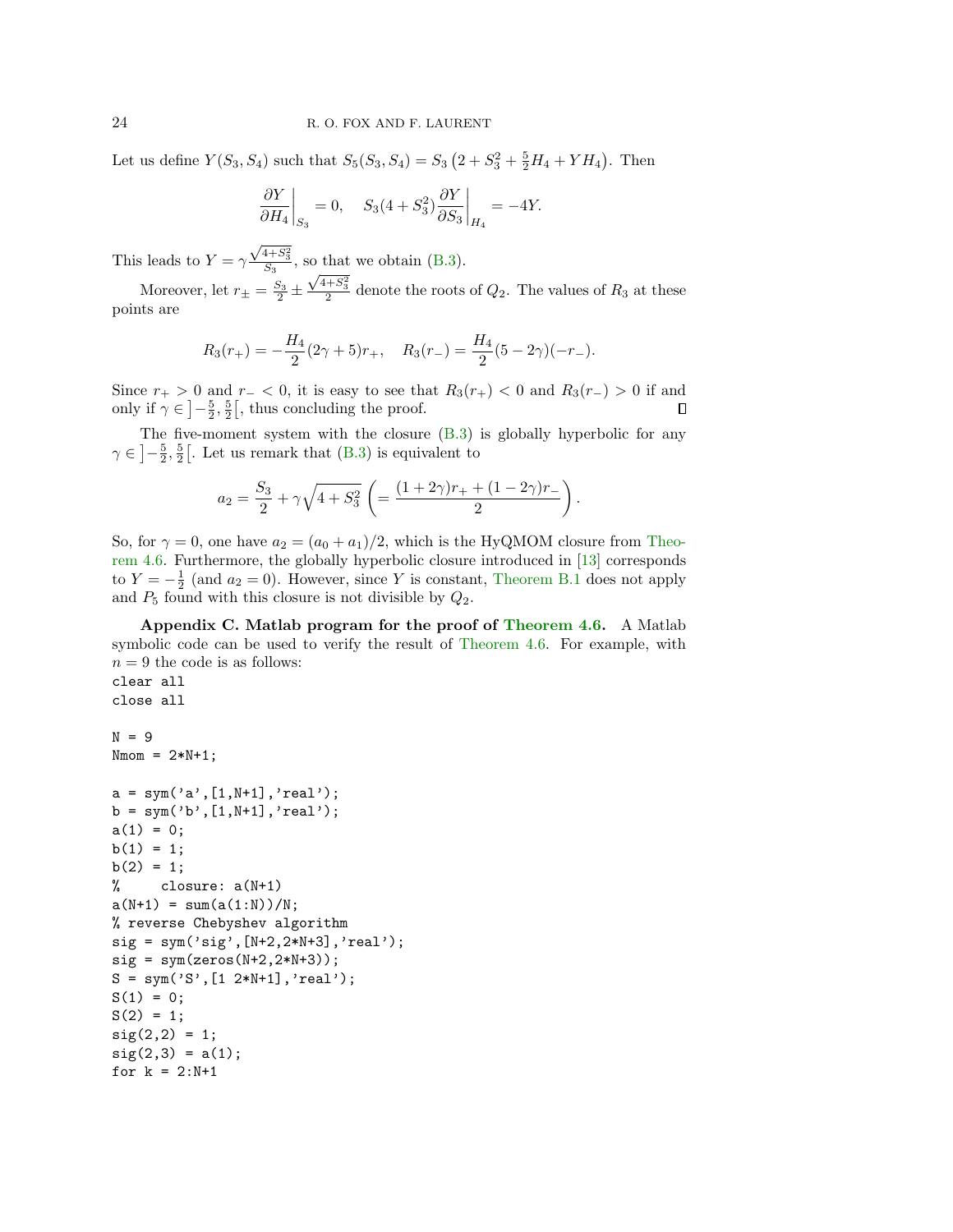```
sig(k+1,2) = sig(k,2)*b(k);sig(k+1,3) = sig(k+1,2)*(a(k)+sig(k,3)/sig(k,2));end
for p = 3:2*N+2for k = 2:1loor(N+3-p/2)sig(k, p+1) = sig(k+1, p-1)+a(k-1)*sig(k, p)+b(k-1)*sig(k-1, p+1);end
   S(p-1) = sig(2,p+1);end
Y = [a(2) reshape([b(3:N+1); a(3:N+1)], [2*N-2 1])'];
J=simplify(jacobian(S(3:2*N),Y(1:2*N-2)));
Sc = S(2*N+1);DSc = sym('DSc', [1 2*N], 'real');DScDab = jacobian(Sc, Y(1:2*N-2));DSc(3:2*N) = (J' \setminus DScDab(1:2*N-2)');
clear sig DScDab Y
% characteristic polynomial
P = sym(zeros(1,Nmom+1));P(1) = 1;
P(2: Nmom - 2) = -DSc(Nmom - 1:-1:3);P(Nmom-1)=sum((3:Nmom-1).*S(3:Nmom-1).*DSc(3:Nmom-1))/2-Nmom*Sc/2;
P(Nmom)=sum((3:Nmom-1).*S(2:Nmom-2).*DSc(3:Nmom-1))-Nmom*S(Nmom-1);P(Nmom+1) = -sum((1:Nmom-3) . * S(3:Nmom-1) . * DSc(3:Nmom-1))/2 ...
     +(Nmom-2)*Sc/2;
clear J DSc S Sc
% calc Q
\label{eq:Q} \begin{array}{ll} \mathbb{Q} & = \text{sym('}\mathbb{Q}^{\prime}\text{, [N+1,N+1]}\text{, 'real'})\text{;} \end{array}Q = sym(zeros(N+1,N+1));% Q0
Q(1,1) = 1;% Q1
Q(2,1) = 1;% Qk
for k = 3:N+1Q(k,1:k) = Q(k-1,1:k) - a(k-1)*(0,Q(k-1,1:k-1)) ...
              -b(k-1)*(0,0,0(k-2,1:k-2);
end
syms x
PP = poly2sym(P, x);QN = poly2sym(Q(N+1,1:N+1),x);QNm = poly2sym(Q(N,1:N),x);clear Q P
RR = simplify(expand(PP-QN*((x-a(N+1))*QN-(2*N+1)/N*b(N+1)*QNm)))
```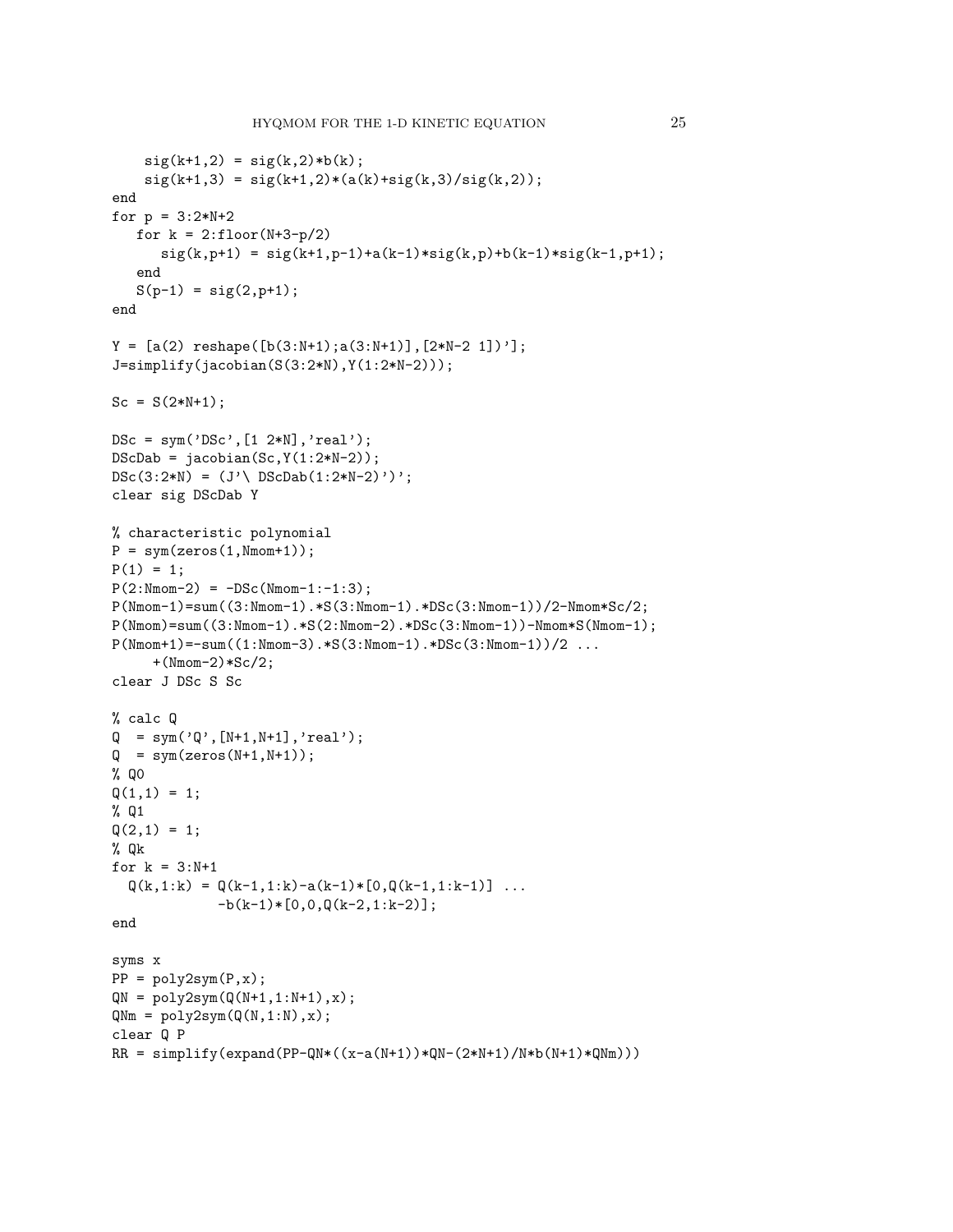

<span id="page-25-0"></span>Appendix D. Results for 1-D Riemann problem with  $n = 10$ .

Fig. 5: Numerical solution at  $t = 0.1$  of 1-D Riemann problem for the moments (top) and standardized moments (bottom). Black, analytical solution. Red,  $n = 10$ .

# <span id="page-25-1"></span>Appendix E. Algorithm for the computation of  $M_{2n+1}$  for any realizable moment vector.

Algorithm [2](#page-15-0) was restricted to a strictly realizable moment vector. It can be generalized to any realizable moment vector, i.e., possibly on the boundary of moment space. This includes the case  $M_0 = 0$ , where the VDF is zero and the case  $C_2 = 0$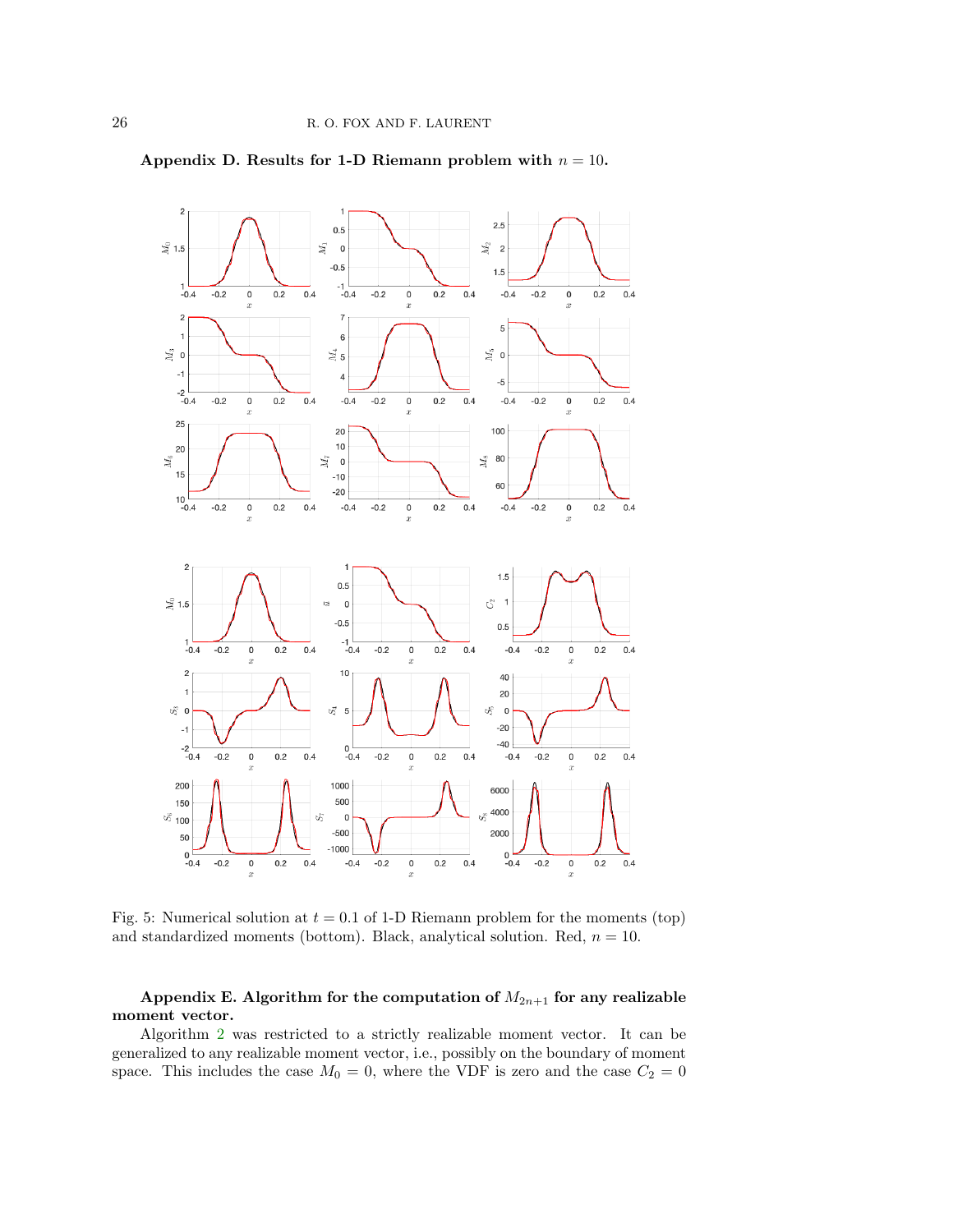where the VDF is a Dirac delta function at  $u = M_1/M_0$ . This also includes the case where  $M_{2n}$  is a sum of k Dirac delta functions, with  $k < n$ , i.e., in such a case that  $b_k = 0$ . In this last case, the abscissas  $x_p$  and weights  $w_p$  for  $p = 1, \ldots, k$  are computed from the Jacobi matrix  $J_k$  defined by [\(4.19\)](#page-14-3). The abscissas are the eigenvalues of this matrix and the weights are computed from the eigenvectors [\[14\]](#page-27-10).

## **Algorithm 5:** Computation of  $M_{2n+1}$

Data:  $M_{2n}$  realizable **Result:**  $M_{2n+1}$ if  $M_0 = 0$  then  $\mid M_{2n+1} \leftarrow 0$ else if  $M_2M_0 - M_1^2 = 0$  then  $M_{2n+1} \leftarrow \frac{M_1^{2n+1}}{M_0^{2n}};$ else Initialize each scalar  $\sigma_{k,p}$  to zero for  $k \in \{-1, \ldots, n\}, p \in \{0, \ldots, 2n+1\};$ for  $p \leftarrow 0$  to  $2n$  do  $\sigma_{0,p} \leftarrow M_p$ ;  $\bar{a}_0 \leftarrow \frac{M_1}{M_0};$  $\bar{b}_0 \leftarrow \widetilde{M_0};$  $k \leftarrow 0;$ while  $k \leq n-2$  and  $\bar{b}_k > 0$  do  $k \leftarrow k + 1;$ for  $p \leftarrow k$  to  $2n - k$  do  $\sigma_{k,p} \leftarrow \sigma_{k-1,p+1} - \bar{a}_{k-1}\sigma_{k-1,p} - \bar{b}_{k-1}\sigma_{k-2,p};$  $\bar{a}_k \leftarrow \frac{\sigma_{k,k+1}}{\sigma}$  $\frac{\sigma_{k,k+1}}{\sigma_{k,k}} - \frac{\sigma_{k-1,k}}{\sigma_{k-1,k-1}}$  $\frac{\sigma_{k-1,k}}{\sigma_{k-1,k-1}}$ ;  $\bar{b}_k \leftarrow \frac{\sigma_{k,k}}{\sigma}$  $\frac{\sigma_{k,k}}{\sigma_{k-1,k-1}}$ ; if  $k = n - 1$  then  $\sigma_{n,n} \leftarrow \sigma_{n-1,n+1} - \bar{a}_{n-1}\sigma_{n-1,n} - \bar{b}_{n-1}\sigma_{n-2,n};$  $\overline{b}_n \leftarrow \frac{\sigma_{n,n}}{n}$  $\frac{\sigma_{n,n}}{\sigma_{n-1,n-1}};$  $\bar{a}_n \leftarrow \frac{1}{n}$ n  $\sum^{n-1}$  $_{k=0}$  $\bar{a}_k;$  $\sigma_{n,n+1} \leftarrow \sigma_{n,n} \left( \bar{a}_n + \frac{\sigma_{n-1,n}}{\sigma} \right)$  $\sigma_{n-1,n-1}$  $\bigg),$ for  $k \leftarrow n - 1$  to 0 do  $\sigma_{k,2n-k+1} \leftarrow \sigma_{k+1,2n-k} + \bar{a}_k \sigma_{k,2n-k} + \bar{b}_k \sigma_{k-1,2n-k};$  $M_{2n+1} \leftarrow \sigma_{0,2n+1};$ else compute the abscissas and weights  $(x_p, w_p)_{p=1}^k$  from  $(\bar{a}_p, \bar{b}_p)_{p=0}^{k-1}$ ;  $M_{2n+1} \leftarrow \sum_{k=1}^{k}$  $p=1$  $w_px_p^{2n+1};$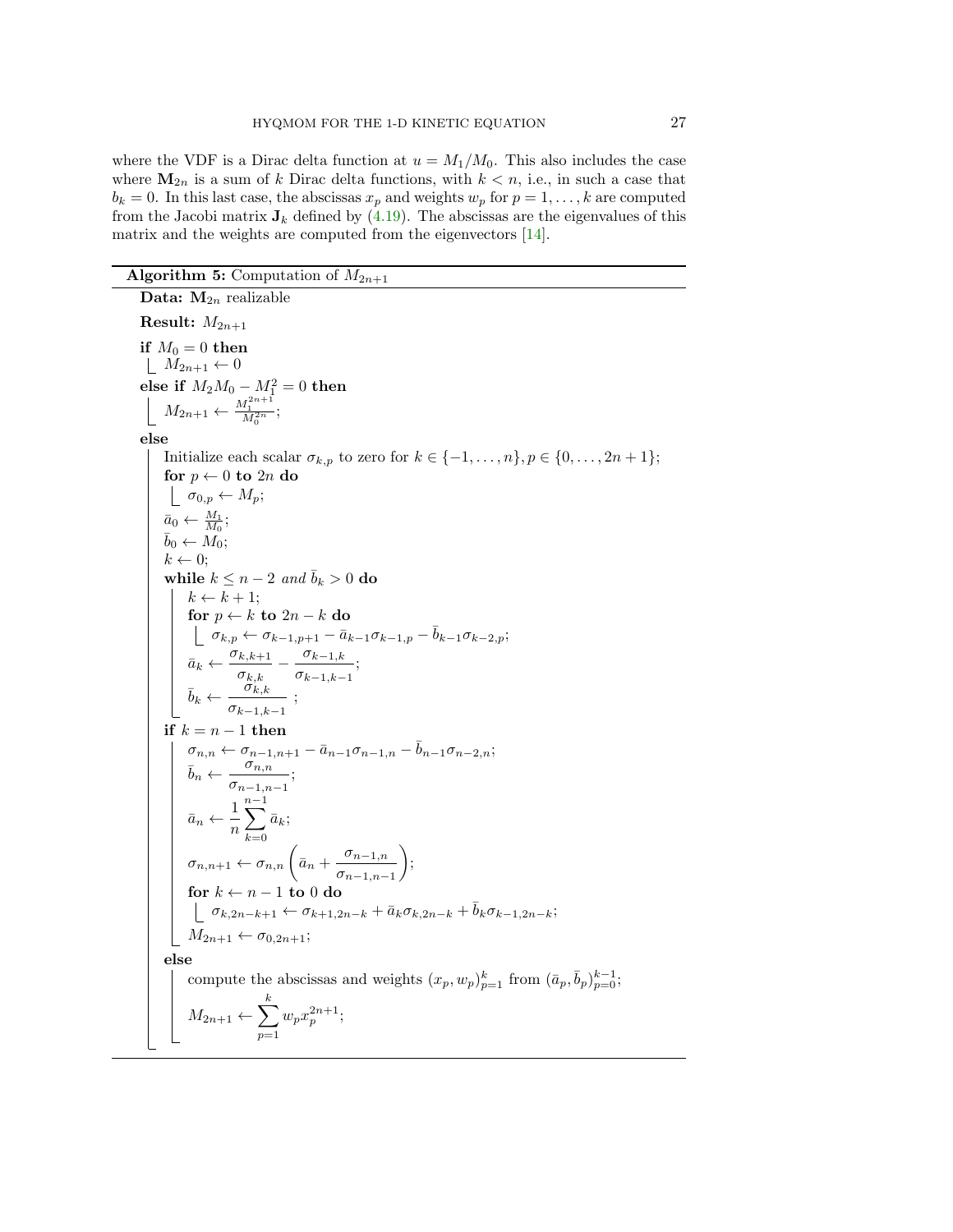#### 28 R. O. FOX AND F. LAURENT

#### REFERENCES

- <span id="page-27-13"></span>[1] Z. Cai, Y. Fan, and R. Li, Globally hyperbolic regularization of Grad's moment system in one-dimensional space, Commun. Math. Sci., 11 (2013), pp. 547–571.
- <span id="page-27-14"></span>[2] Z. CAI, Y. FAN, AND R. LI, A framework on moment model reduction for kinetic equation, SIAM J. Appl. Math., 75 (2015), pp. 2001–2023.
- <span id="page-27-23"></span>[3] C. CHALONS, R. O. FOX, F. LAURENT, M. MASSOT, AND A. VIÉ, Multivariate Gaussian extended quadrature method of moments for turbulent disperse multiphase flow, Multiscale Model. Simul., 15 (2017), pp. 1553–1583.
- <span id="page-27-17"></span>[4] C. Chalons, D. Kah, and M. Massot, Beyond pressureless gas dynamics: quadrature-based velocity moment models, Commun. Math. Sci., 10 (2012), pp. 1241–1272.
- <span id="page-27-11"></span>[5] P. L. CHEBYSHEV, Sur l'interpolation par la méthode des moindres carrés, Mém. Acad. Impér. Sci. St. Petersbourg, 1 (1859), pp. 1–24. Also in œuvres I pp. 473–498.
- <span id="page-27-20"></span>[6] S. de Chaisemartin, L. Fréret, D. Kah, F. Laurent, R. O. Fox, J. Reveillon, and M. Massot, Eulerian models for turbulent spray combustion with polydispersity and droplet crossing, Comptes Rendus Mécanique, 337 (2009), pp. 438-448.
- <span id="page-27-18"></span>[7] O. DESJARDINS, R. O. FOX, AND P. VILLEDIEU, A quadrature-based moment method for dilute fluid–particle flows, J. Comput. Phys., 227 (2008), pp. 2514–2539.
- <span id="page-27-4"></span>[8] H. DETTE AND W. J. STUDDEN, The Theory of Canonical Moments with Applications in Statistics, Probability, and Analysis, Wiley Series in Probability and Statistics: Applied Probability and Statistics, John Wiley & Sons Inc., New York, 1997.
- <span id="page-27-7"></span>[9] Y. Fan, R. Li, and L. Zheng, A nonlinear hyperbolic model for radiative transfer equation in slab geometry, SIAM J. Appl. Math., 80 (2020), pp. 2388–2419.
- <span id="page-27-8"></span>[10] Y. FAN, R. LI, AND L. ZHENG, A nonlinear moment model for radiative transfer equation in slab geometry, J. Comput. Phys., 404 (2020), p. 109128.
- <span id="page-27-16"></span>[11] F. FORGUES AND J. MCDONALD, Higher-order moment models for laminar multiphase flows with accurate particle-stream crossing, International Journal of Multiphase Flow, 114 (2019), pp. 28–38.
- <span id="page-27-19"></span>[12] R. O. Fox, Higher-order quadrature-based moment methods for kinetic equations, J. Comput. Phys., 228 (2009), pp. 7771–7791.
- <span id="page-27-24"></span>[13] R. O. Fox, F. LAURENT, AND A. VIÉ, Conditional hyperbolic quadrature method of moments for kinetic equations, J. Comput. Phys., 365 (2018), pp. 269–293.
- <span id="page-27-10"></span>[14] W. GAUTSCHI, Orthogonal Polynomials: Computation and Approximation, Oxford University Press, Oxford, UK, 2004.
- <span id="page-27-26"></span>[15] R. G. GORDON, Error bounds in equilibrium statistical mechanics, Journal of Mathematical Physics, 9 (1968), pp. 655–663.
- <span id="page-27-27"></span>[16] R. G. GORDON, *Error bounds in spectroscopy and nonequilibrium statistical mechanics*, Journal of Mathematical Physics, 9 (1968), pp. 1087–1092.
- <span id="page-27-0"></span>[17] H. GRAD, On the kinetic theory of rarefied gases, Commun. Pure Appl. Math., 2 (1949), pp. 331–407.
- <span id="page-27-3"></span>[18] H. L. HAMBURGER, *Hermitian transformations of deficiency-index (1,1), Jacobian matrices*, and undetermined moment problems, Amer. J. Math., 66 (1944), pp. 489–552.
- <span id="page-27-25"></span>[19] P. Henrici, The quotient-difference algorithm, Nat. Bur. Standards Appl. Math. Ser. no., (1958), pp. 23–46.
- <span id="page-27-6"></span>[20] Q. Huang, S. Li, and W.-A. Yong, Stability analysis of quadrature-based moment methods for kinetic equations, SIAM J. Appl. Math., 80 (2020), pp. 206–231.
- <span id="page-27-9"></span>[21] M. Junk, Domain of definition of Levermore's five-moment system, J. Stat. Phys., 93 (1998), pp. 1143–1167.
- <span id="page-27-21"></span>[22] D. KAH, A. VIÉ, C. CHALONS, AND M. MASSOT, Second-order scheme for quadrature-based velocity high order moment methods for disperse two-phase flows, Annu. Res. Briefs CTR, (2011), pp. 321–334.
- <span id="page-27-15"></span>[23] J. KOELLERMEIER AND Y. FAN, Diagram notation for the derivation of hyperbolic moment systems, Commun. Math. Sci., 18 (2020), pp. 1149–1177.
- <span id="page-27-12"></span>[24] J. KOELLERMEIER AND U. SCHOLZ, Spline moment models for the one-dimensional Boltzmann– Bhatnagar–Gross–Krook equation, Physics of Fluids, 32 (2020), p. 102009.
- <span id="page-27-5"></span>[25] J. B. LASSERRE, Moments, positive polynomials and their applications, vol. 1 of Imperial College Press Optimization Series, Imperial College Press, London, 2010.
- <span id="page-27-1"></span>[26] C. D. LEVERMORE, Moment closure hierarchies for kinetic theories, J. Stat. Phys., 83 (1996), pp. 1021–1065.
- <span id="page-27-22"></span>[27] D. L. Marchisio and R. O. Fox, Computational Models for Polydisperse Particulate and Multiphase Systems, Cambridge University Press, Cambridge, UK, 2013.
- <span id="page-27-2"></span>[28] J. McDONALD AND M. TORRILHON, Affordable robust moment closures for CFD based on the